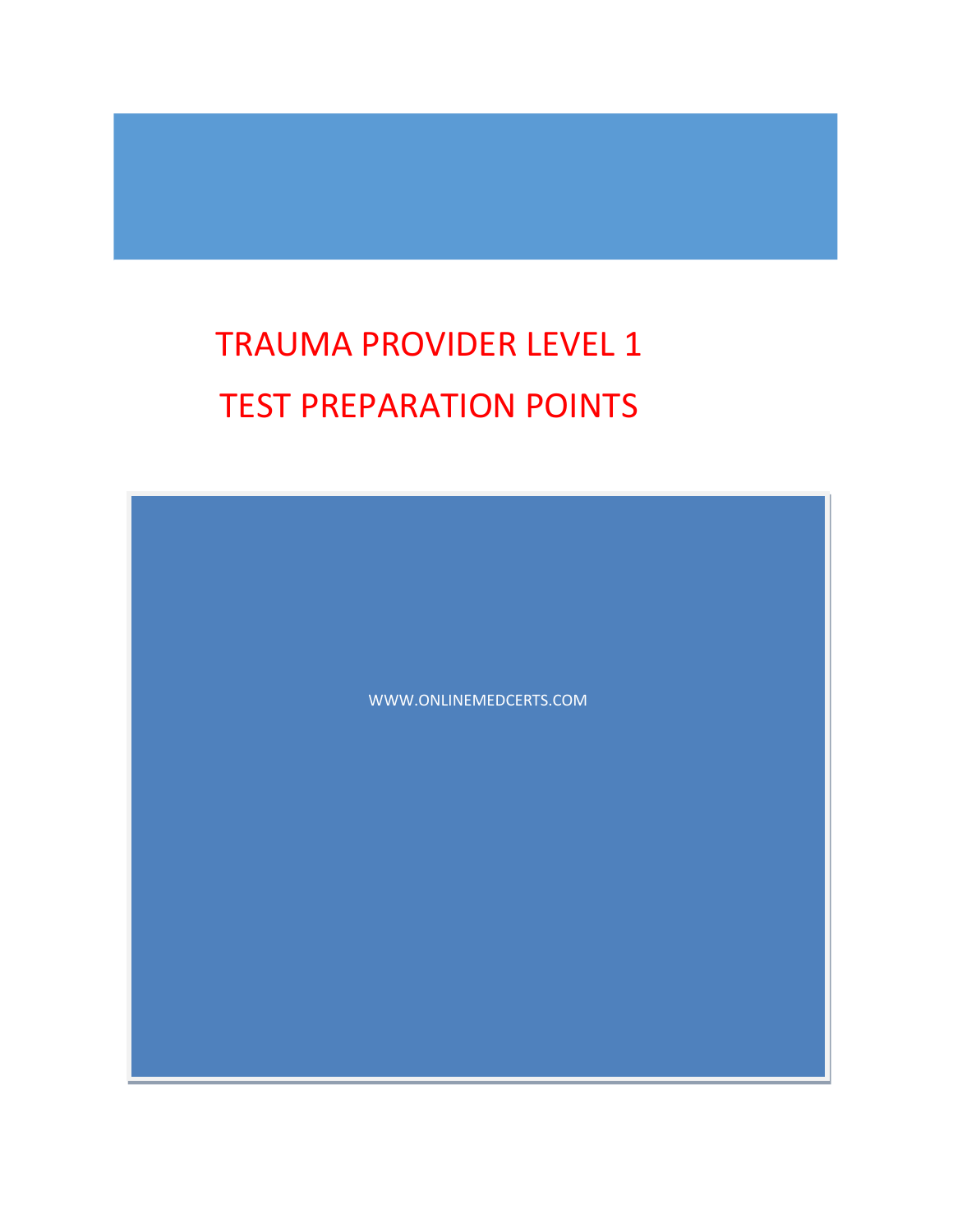### Chapter One: Assessment and Management

### **SHOCK:**

#### **THE FISK PRINCIPLE:**

The Fisk principle describes the components that are necessary for the oxygenation of cells in the body. There are three components are:

- 1. On-loading of oxygen to RBCs in the lung
- 2. Delivery of RBCs to tissue cells
- 3. Off-loading of oxygen from RBCs to tissue cells

It is crucial that the patient has enough RBCs to deliver sufficient oxygen to tissue cells, so that the cells can produce energy. The patient's airway must be unobstructed, and respiration must be of sufficient volume and depth, as oxygen needs to be able to reach the lungs and RBCs.

Prehospital treatment of shock seeks to ensure that the central components of the Fick principle are achieved, aiming to prevent or reverse anaerobic metabolism, and thus avoiding cell and organ death. These components are implemented using the following actions:

- 1. Controlling exsanguinating extremity hemorrhage
- 2. Maintaining sufficient airway and ventilation
- 3. Utilizing supplemental oxygen
- 4. Keeping the patient warm to cause oxygen off-loading
- 5. Maintaining adequate circulation, perfusing tissue cells with oxygen-richblood
- 6. Stopping additional blood loss

#### **TYPES OF TRAUMATIC SHOCK:**

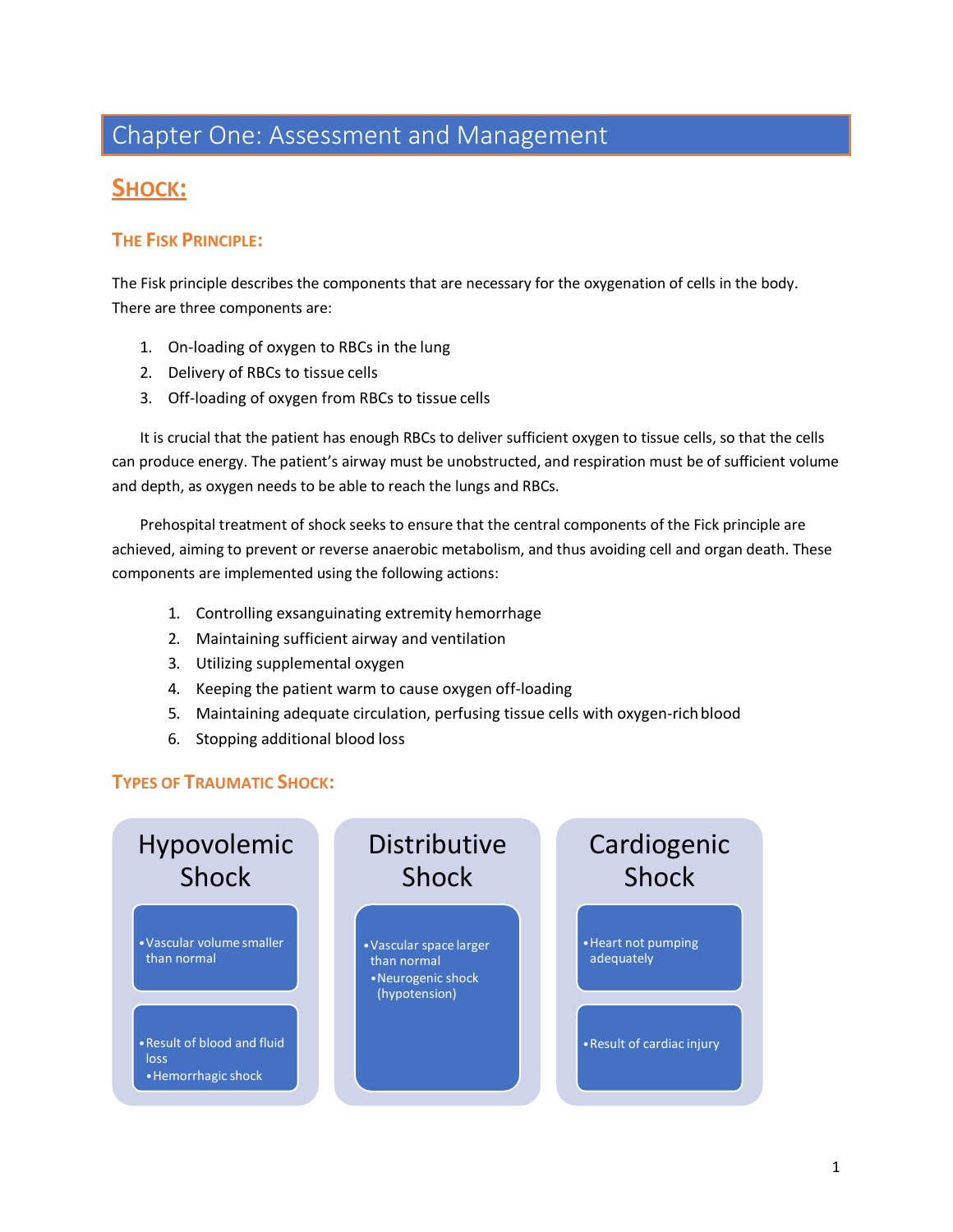| <b>Classification of Hemorrhagic Shock</b>     |                        |                   |                       |                          |
|------------------------------------------------|------------------------|-------------------|-----------------------|--------------------------|
|                                                | Class I                | <b>Class II</b>   | <b>Class III</b>      | <b>Class IV</b>          |
| <b>Blood loss (ml)</b>                         | < 750                  | 750-1,500         | 1,500-2,000           | >2,000                   |
| Blood loss (% blood volume)                    | <15%                   | 15-30%            | 30-40%                | >40%                     |
| <b>Pulse rate</b>                              | < 100                  | 100-120           | 120-140               | >140                     |
| <b>Blood pressure</b>                          | Normal                 | Normal            | Decreased             | Decreased                |
| Pulse pressure (mm Hg)                         | Normal or<br>increased | Decreased         | Decreased             | Decreased                |
| <b>Ventilatory rate</b>                        | $14 - 20$              | 20-30             | $30 - 40$             | >35                      |
| <b>Central nervous</b><br>system/mental status | Slightly<br>anxious    | Mildly<br>anxious | Anxious, confused     | Confused,<br>lethargic   |
| <b>Fluid replacement</b>                       | Crystalloid            | Crystalloid       | Crystalloid and blood | Crystalloid and<br>blood |

| <b>Signs Associated With Types of Shock</b> |                |              |                |
|---------------------------------------------|----------------|--------------|----------------|
| <b>Vital Sign</b>                           | Hypovolemic    | Neurogenic   | Cardiogenic    |
| <b>Skin</b><br>temperature/quality          | Cool, clammy   | Warm, dry    | Cool, clammy   |
| <b>Skin color</b>                           | Pale, cyanotic | Pink         | Pale, cyanotic |
| <b>Blood pressure</b>                       | Drops          | <b>Drops</b> | <b>Drops</b>   |
| <b>Level of consciousness</b>               | Altered        | Lucid        | Altered        |
| <b>Capillary refilling time</b>             | Slowed         | Normal       | Slowed         |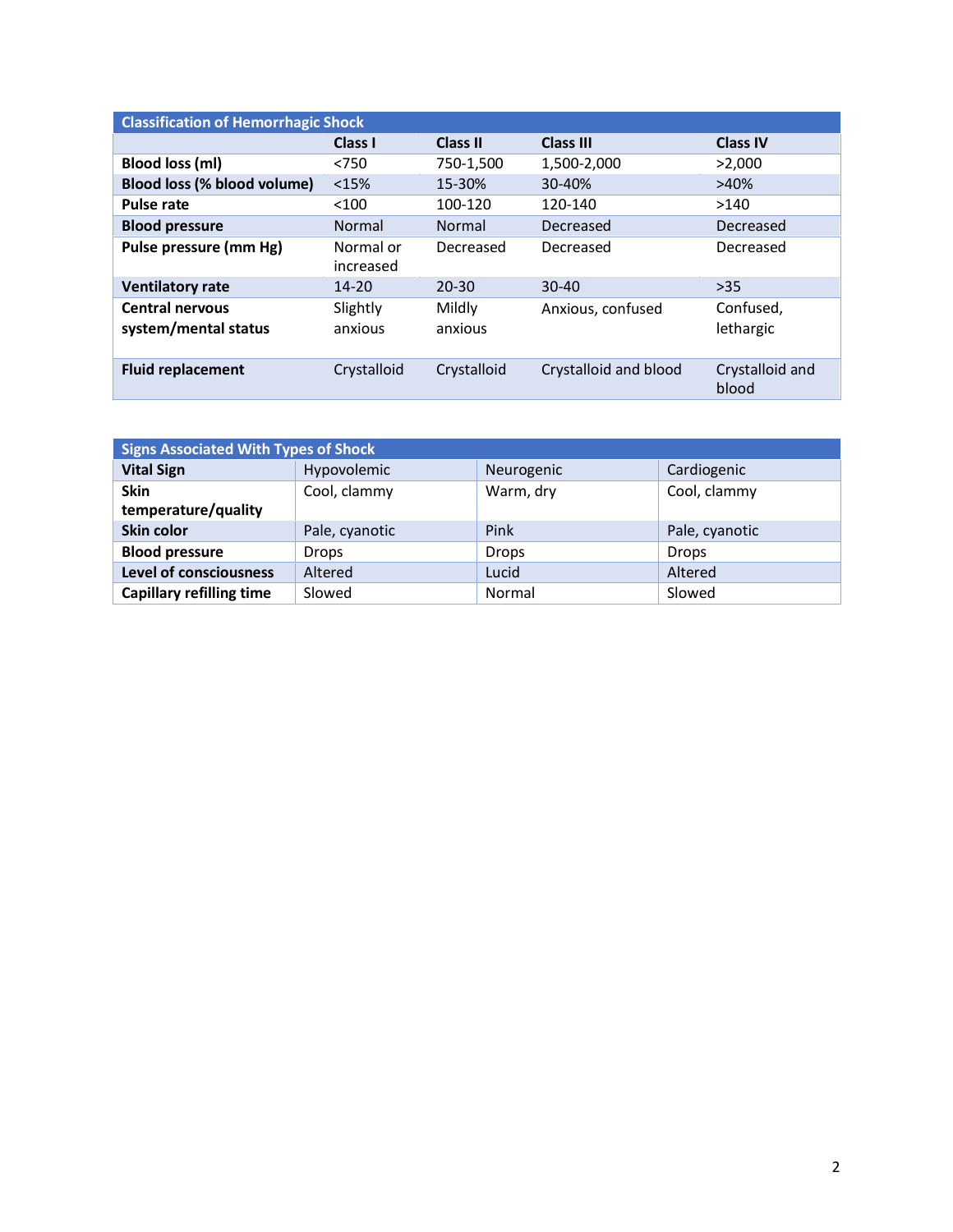#### **CLOTTING CASCADE:**

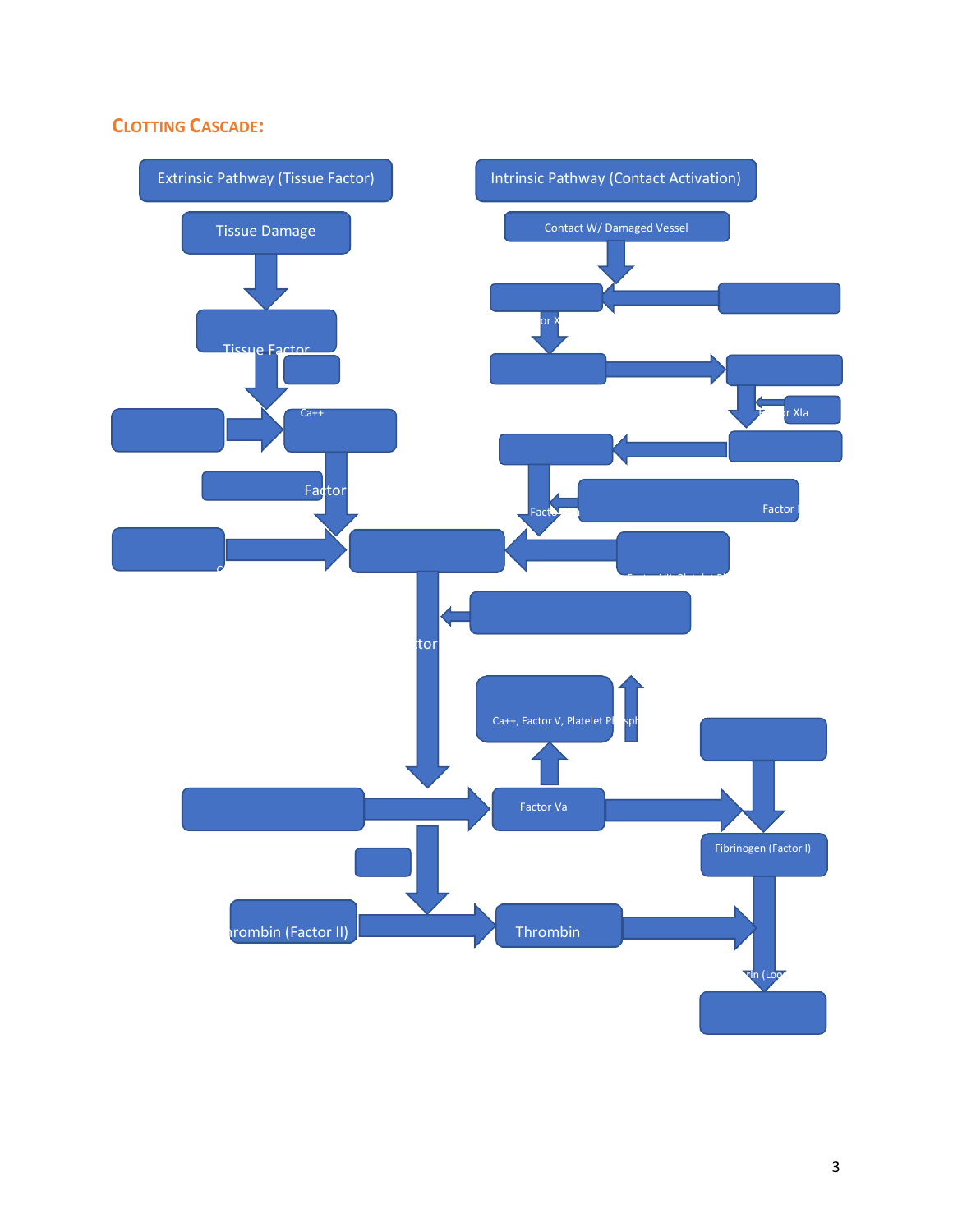

#### **GUIDELINES FOR FIELD TRIAGE OF INJURED PATIENTS:**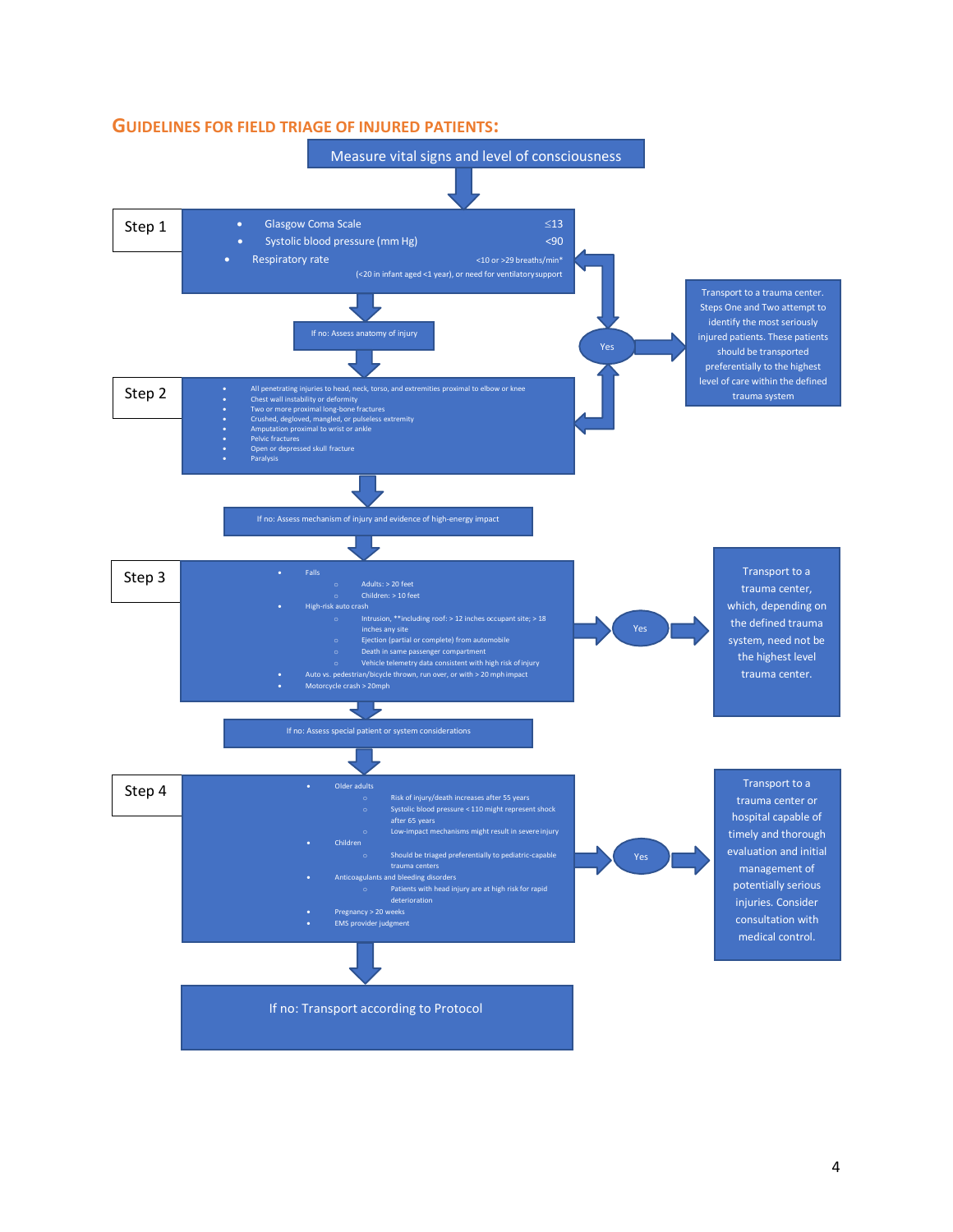#### XABCDE

The primary survey of the trauma patient gives emphasis to the management of life-threatening external bleeding as the initial part of the sequence. While the steps of this survey are typically taught and shown in a sequential manner, many steps can and should be performed simultaneously. The mnemonic **XABCDE** is particularly helpful for remembering the steps:

- X Control of severe external (exsanguinating) bleeding
- **A –** Airway management and cervical spinestabilization •
- **B –** Breathing (ventilation and oxygenation) •
- **C –** Circulation (perfusion and other hemorrhage) •
- **D –** Disability •
- **E –** Expose/environment •

#### MARCH

**MARCH** is an alternative patient assessment acronym to **XABCDE** and it is used by EMS practitioners working in situations with trauma. It stands for:

- **M –** Massive bleeding: Control the bleeding of a hemorrhage with a tourniquet, hemostatic dressing, or conventional pressure dressing if the hemorrhage is life-threatening. •
- **A –** Airway: Assess the airway for obstruction and secure the airway with proper body positioning, nasopharyngeal airway, advanced airways, or surgical airway.
- **R –** Respirations: Assess and treat for penetrating chest wounds, sucking chest wounds, and tension pneumothoraces. •
- **C –** Circulation: Assess for shock. Establish intraosseous or intravenous access, and begin fluid resuscitation if it is needed
- **H –** Head/Hypothermia: Ensure hypothermia does not occur. Other risk factors include heat, chemical, or toxic exposures. Apply splint to any major fracture and restrict spinal motions for patients at risk. •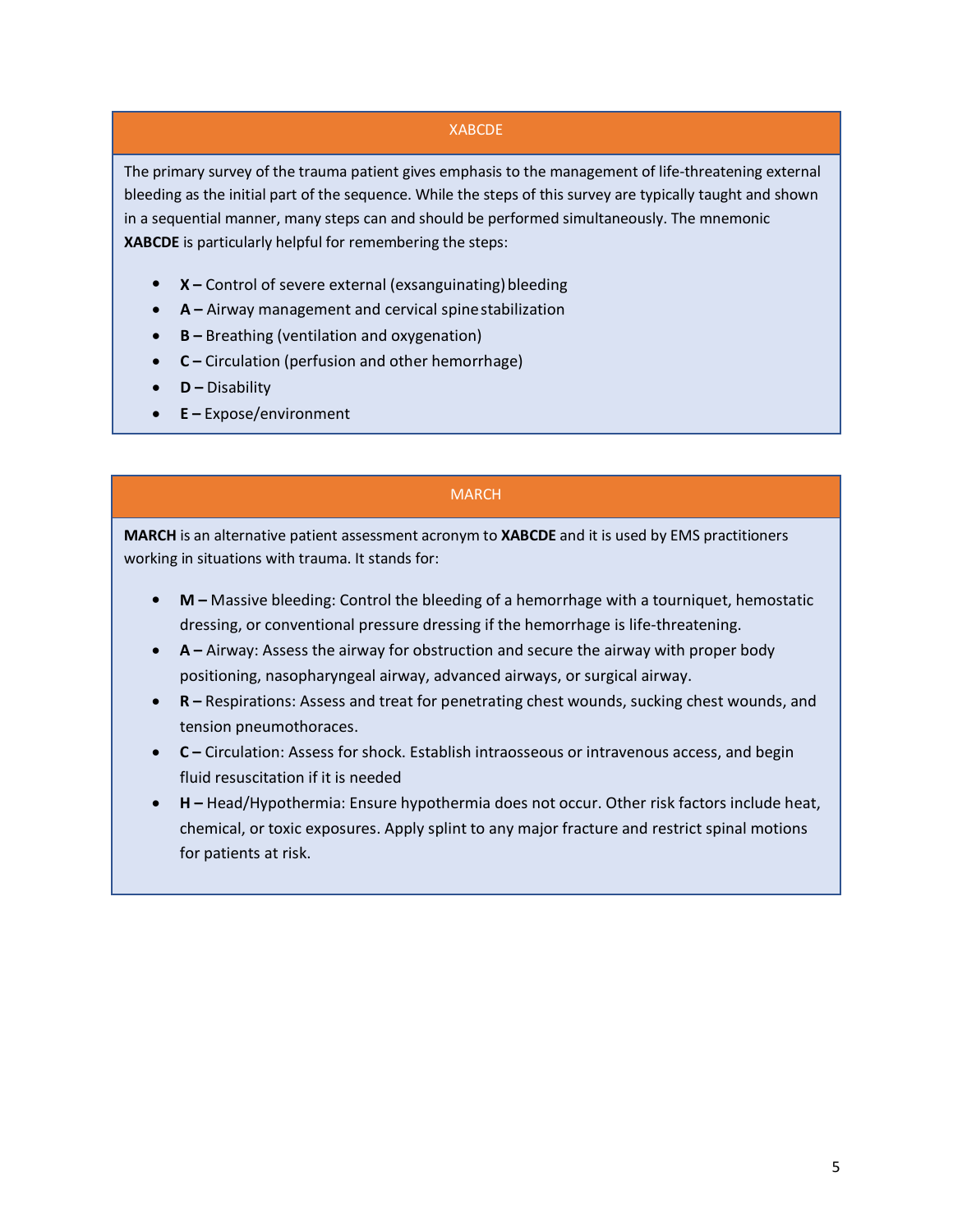| <b>Shock Assessment in Compensated and Decompensated Hypovolemic Shock</b> |                        |                                                                              |
|----------------------------------------------------------------------------|------------------------|------------------------------------------------------------------------------|
| <b>Vital Sign</b>                                                          | Compensated            | <b>Decompensated</b>                                                         |
| <b>Pulse</b>                                                               | Increased; tachycardia | Greatly increased; marked<br>tachycardia that can progress to<br>bradycardia |
| <b>Skin</b>                                                                | Pale, cool, moist      | White, cold, waxy                                                            |
| <b>Blood pressure range</b>                                                | Normal                 | Decreased                                                                    |
| <b>Level of Consciousness</b>                                              | Unaltered              | Altered, ranging from disoriented to<br>a coma                               |

| <b>Approximate Internal Blood Loss Associated with Fractures</b> |                          |  |
|------------------------------------------------------------------|--------------------------|--|
| <b>Types of Fracture</b>                                         | Internal Blood Loss (ml) |  |
| <b>Rib</b>                                                       | 125                      |  |
| Radius or ulna                                                   | 250-500                  |  |
| <b>Humerus</b>                                                   | 500-750                  |  |
| Tibia or fibula                                                  | 500-1000                 |  |
| Femur                                                            | 1.000-2.000              |  |
| <b>Pelvis</b>                                                    | 1.000-massive            |  |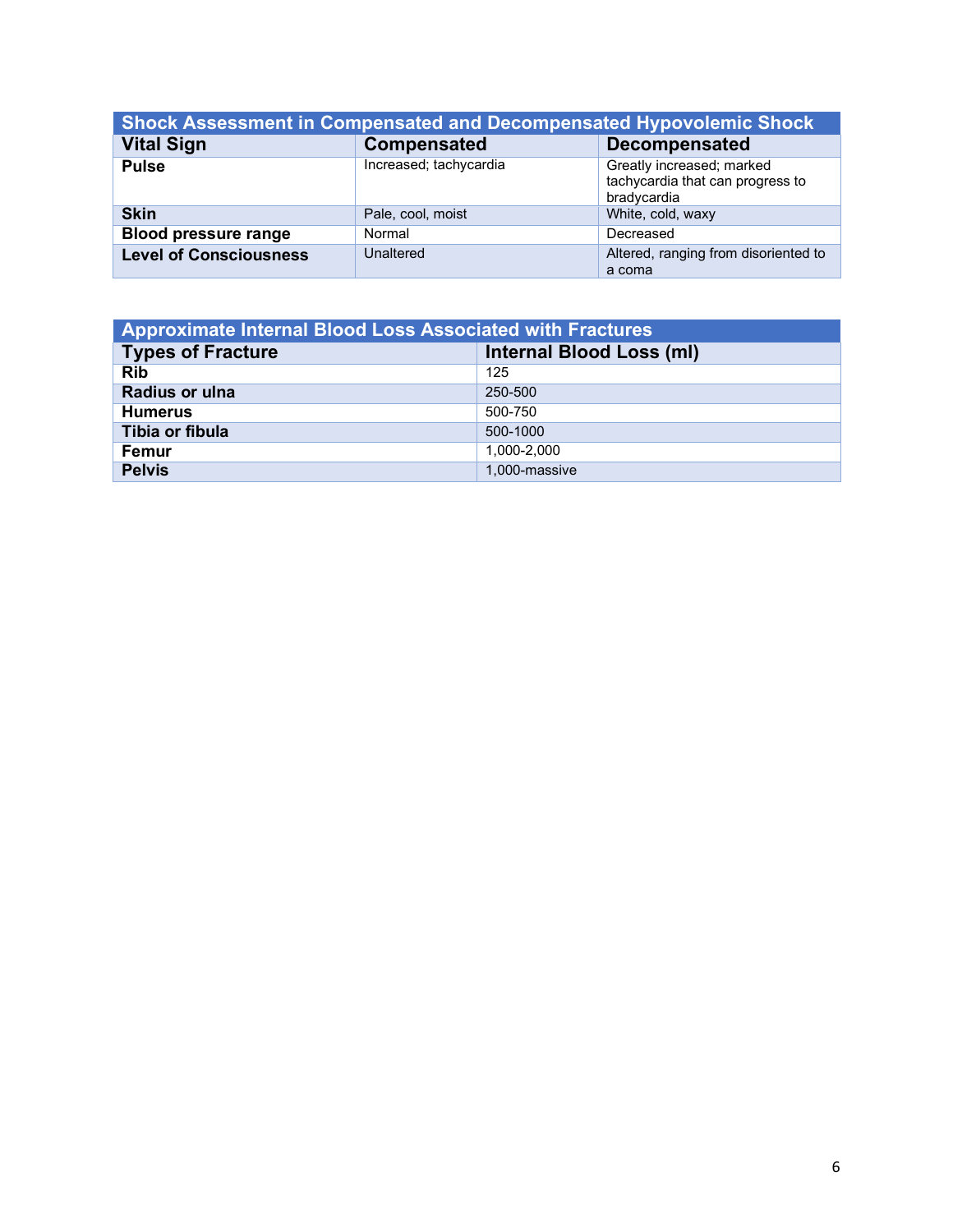### **INTRAOSSEOUS VASCULAR ACCESS:**

| Step 1 | • Assemble equipment, including an intraosseous infusion needle,<br>syringe filled with at least 5 mL of sterile saline, antiseptic, IV fluid and<br>tubing, and tape<br>• Ensure proper body substance isolation<br>• Place the patient in a supine position<br>• Clean the insertion site with an antiseptic |
|--------|----------------------------------------------------------------------------------------------------------------------------------------------------------------------------------------------------------------------------------------------------------------------------------------------------------------|
| Step 2 | . Hold the drill and needle at a 90-degree angle to the selected bone<br>. Activate the drill and insert the rotating needle through skin and into<br>the bone cortex, which will produce a "pop" upon entry                                                                                                   |
| Step 3 | • Once there is a lack of resistance against the needle, release the drill's<br>trigger<br>. Remove the drill from the needle while holding the needle                                                                                                                                                         |
| Step 4 | • Release and remove the trocar from the center of the needle                                                                                                                                                                                                                                                  |
| Step 5 | • Attach the syringe with saline to the hub of the needle. Draw backwith<br>the plunger slightly, watching for fluid from the marrow cavity to mic<br>with the saline                                                                                                                                          |
| Step 6 | . Inject 5 mL of saline and watch for signs of infiltration<br>• If there are no signs, remove the syringe from the hub, attach IV tubing<br>and set the flow rate. Secure the needle and IV tubing                                                                                                            |

### **WOUND PACKING WITH TOPICAL HEMOSTATIC DRESSING OR PLAIN GAUZE:**

| Step 1            | • Expose the wound                                                                                                                                                                                                                              |
|-------------------|-------------------------------------------------------------------------------------------------------------------------------------------------------------------------------------------------------------------------------------------------|
| Step 2            | • Carefully remove excell blood from wound site and try to preserve any clots that<br>have formed. Locate the source of active bleeding                                                                                                         |
| Step 3            | . Remove the dressing from its packaging and pack the entire dressing tightly into<br>the wound, directly above the most active bleeding point                                                                                                  |
| Step 4            | • Apply direct pressure onto the wound and packing for at least 3 minutes if using<br>a hemostatic agent. Apply pressure for 10 minutes if using plain gauze                                                                                    |
| Step <sub>5</sub> | • Ensure bleeding has stopped. The wound can be repacked or a second dressing<br>may be inserted if necessary. If the bleeding is controlled, leave the packing in<br>place and apply a compression wrap around the wound to securethe dressing |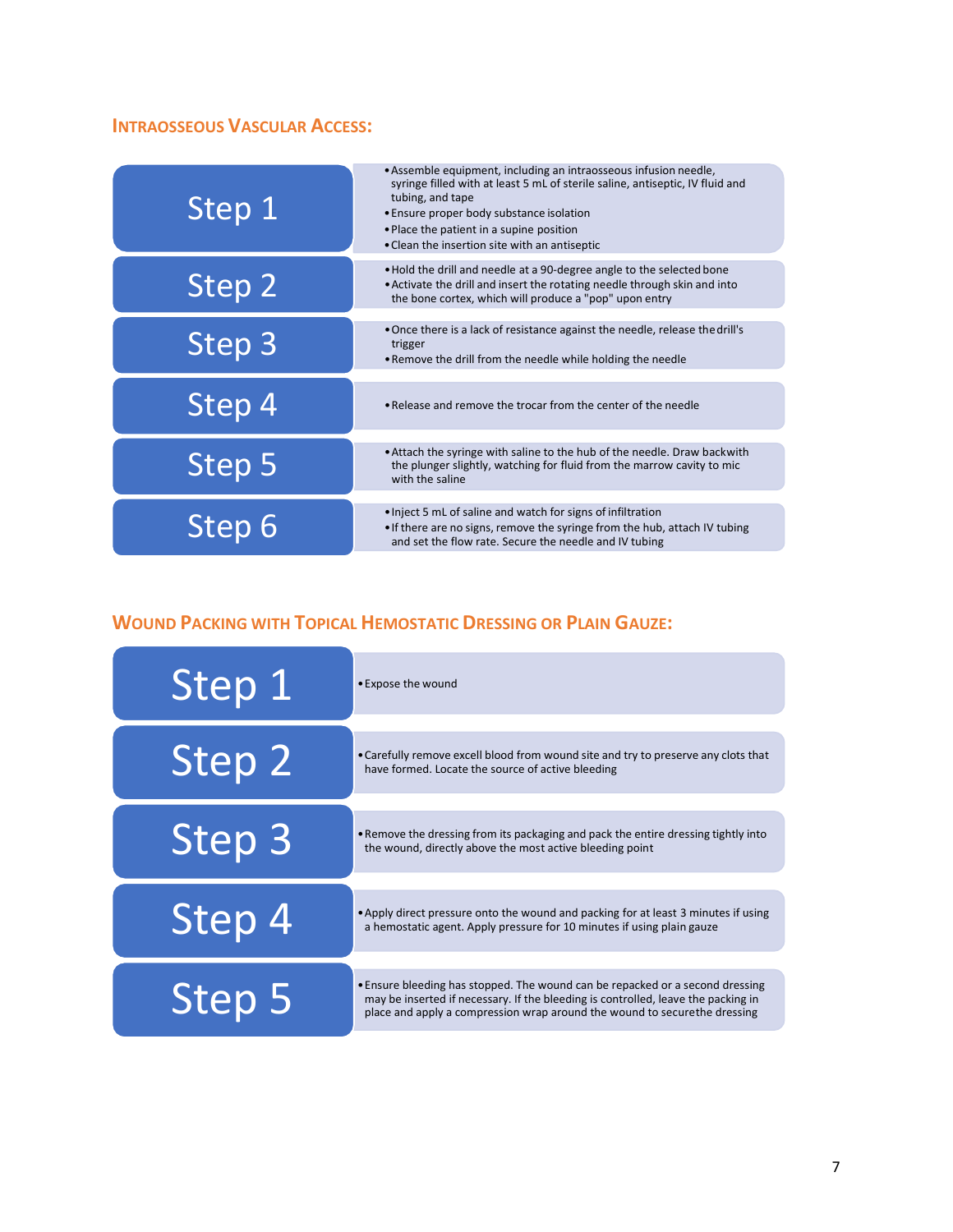### **PRESSURE DRESSING USING ISRAELI TRAUMA BANDAGE:**

| Step 1 | • Ensure proper BSI and place dressing pad on the wound                                                                            |
|--------|------------------------------------------------------------------------------------------------------------------------------------|
| Step 2 | • Wrap elastic bandage around the extremity at least one time                                                                      |
| Step 3 | • Loop the bandage through the bar                                                                                                 |
| Step 4 | . Wrap the bandage tightly around the wounded extremity in the<br>opposite direction, and apply enough pressure to controlbleeding |
| Step 5 | • Continue wrapping                                                                                                                |
| Step 6 | • Secure distal end of the bandage to maintain pressure to control the<br>hemorrhage                                               |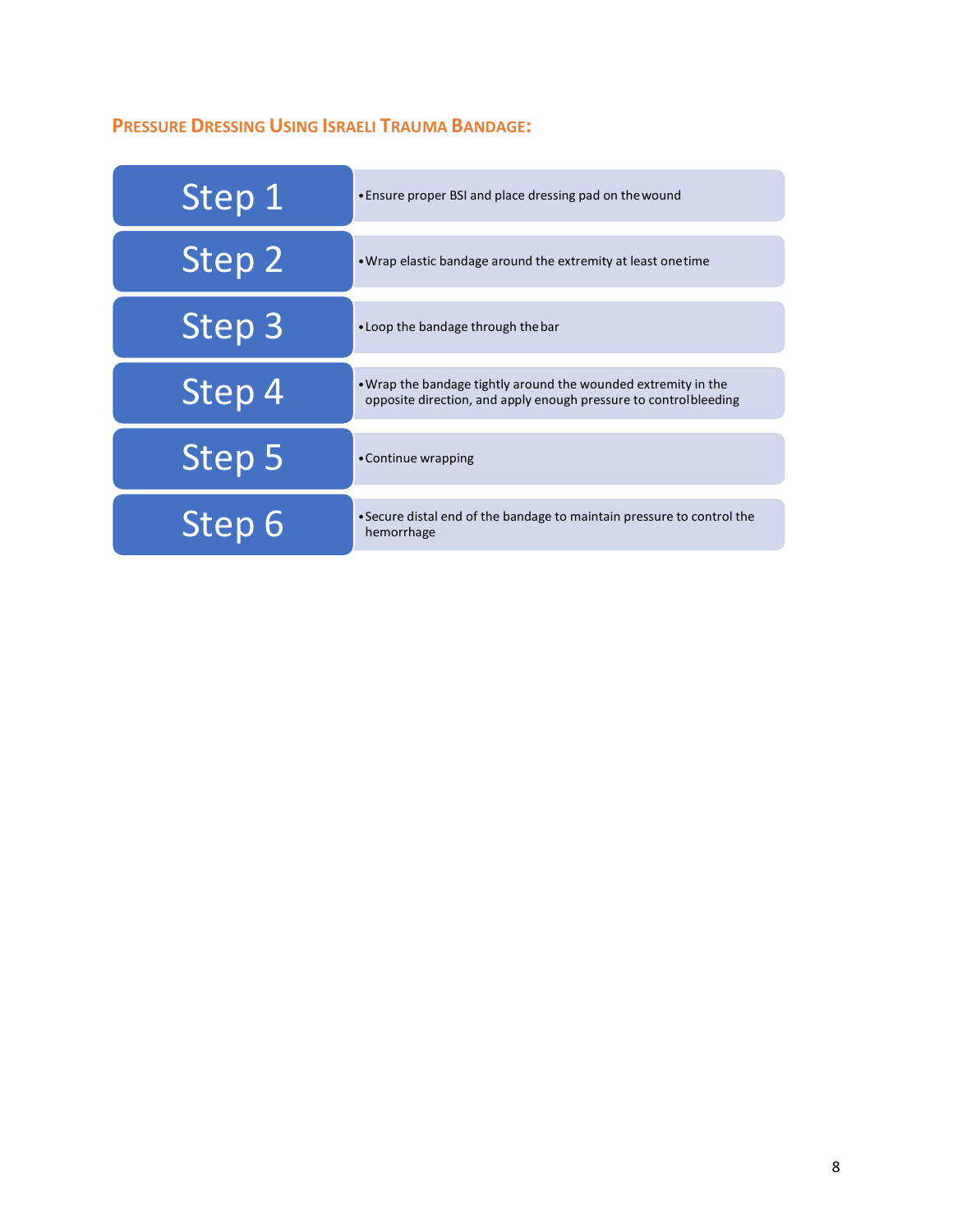### **SCENE MANAGEMENT:**

#### **Scene Management Summary**

- It is important to assess for all possible types of hazards. They include traffic issues, environmental concerns, violence, bloodborne pathogens, and hazardous materials.
- Assessing the scene ensures that EMS and their equipment aren't compromised and unavailable for others. It also ensures that other emergency responders are protected from hazards.
- Hazards aren't always seen unless they are actively looked for.
- Prehospital care providers should have a plan to limit risk at any potentially dangerous scene. For example, reflective clothing should be worn at motor vehicle crashes.
- Some situations, such as crime scenes will change how a prehospital care provider reacts and responds to the scene and the patients there.
- Incidents are managed using an incident command system structure. EMS is a part of that structure. Prehospital care providers must understand the ICS and their crucial role within that system.
- Care providers should take all precautionary steps to ensure that no contamination by bloodborne pathogens occurs. These precautions include employing physical barriers, handwashing, and preventing injury by sharps.
- Providers responsible for multiple victims should be prepared to triage patients It is important to assess for all possible types of hazards. They include traffic issues, environmental concerns, violence, bloodborne pathogens, and hazardous materials.
- Assessing the scene ensures that EMS and their equipment aren't compromised and unavailable for others. It also ensures that other emergency responders are protected from hazards.
- Hazards aren't always seen unless they are actively looked for.
- Prehospital care providers should have a plan to limit risk at any potentially dangerous scene. For example, reflective clothing should be worn at motor vehicle crashes.
- Some situations, such as crime scenes will change how a prehospital care provider reacts and responds to the scene and the patients there.
- Incidents are managed using an incident command system structure. EMS is a part of that structure. Prehospital care providers must understand the ICS and their crucial role within that system.
- Care providers should take all precautionary steps to ensure that no contamination by bloodborne pathogens occurs. These precautions include employing physical barriers, handwashing, and preventing injury by sharps.
- Providers responsible for multiple victims should be prepared to triage patients based on the severity of the patient's conditions as well as the resources available at the time.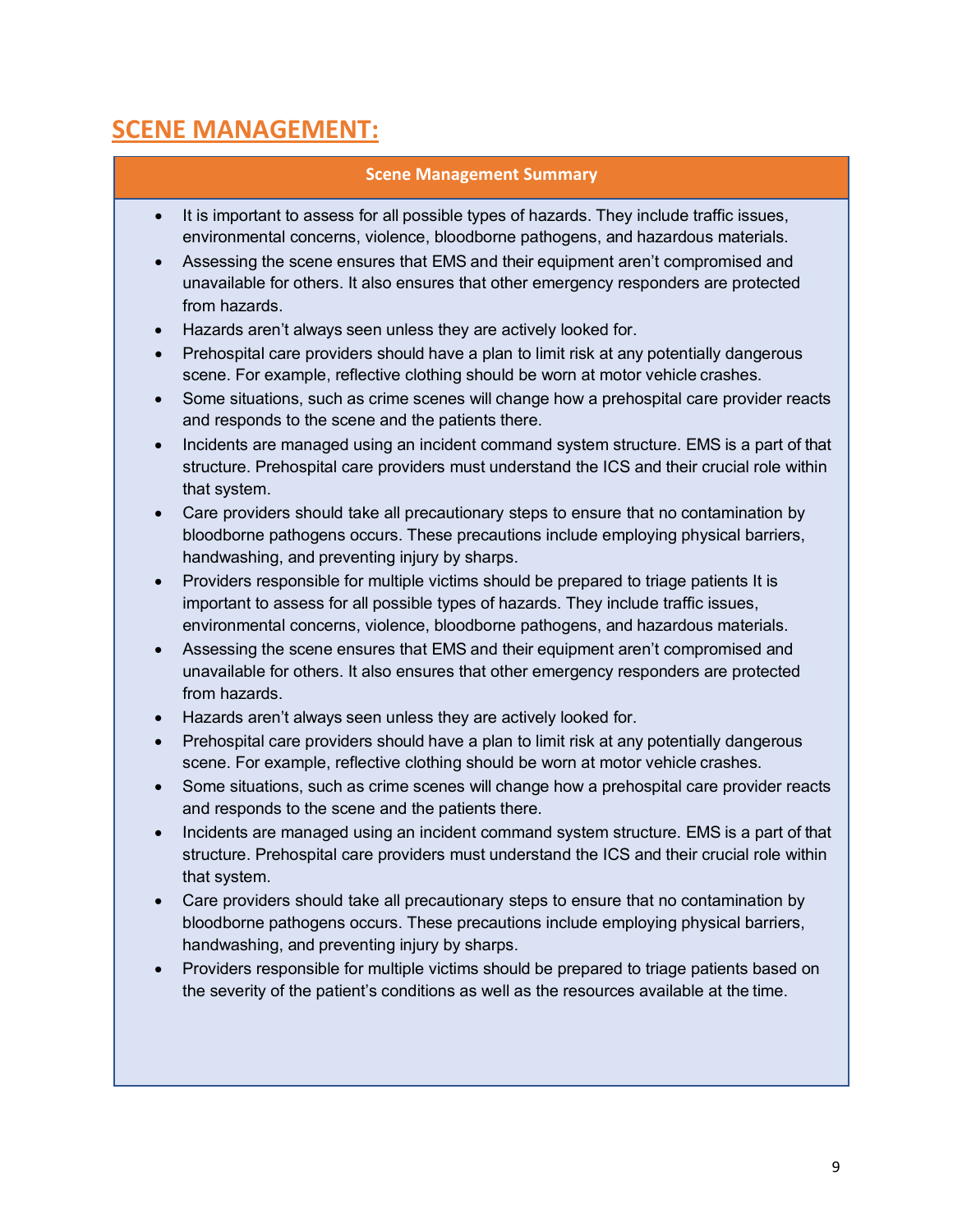## **PATIENT ASSESSMENT AND MANAGEMENT:**

| <b>Patient Assessment and Management Summary</b>                                                                                                                                                                                                                                                                                                                                                                                                                                                                                                                                                                                                                                                                                                                                                                                                                                                                                                                                                                                                                                                                                                                                                                                                                                                                                                                                                                                                                                                                                                                                                                                                                                                                                                                                                                                                                                                                                                                                                                                                                                                                                                                                                                                                                                                                                                                                                                        |
|-------------------------------------------------------------------------------------------------------------------------------------------------------------------------------------------------------------------------------------------------------------------------------------------------------------------------------------------------------------------------------------------------------------------------------------------------------------------------------------------------------------------------------------------------------------------------------------------------------------------------------------------------------------------------------------------------------------------------------------------------------------------------------------------------------------------------------------------------------------------------------------------------------------------------------------------------------------------------------------------------------------------------------------------------------------------------------------------------------------------------------------------------------------------------------------------------------------------------------------------------------------------------------------------------------------------------------------------------------------------------------------------------------------------------------------------------------------------------------------------------------------------------------------------------------------------------------------------------------------------------------------------------------------------------------------------------------------------------------------------------------------------------------------------------------------------------------------------------------------------------------------------------------------------------------------------------------------------------------------------------------------------------------------------------------------------------------------------------------------------------------------------------------------------------------------------------------------------------------------------------------------------------------------------------------------------------------------------------------------------------------------------------------------------------|
| The chance of survival for a patient with traumaticinjuries is dependent on immediate<br>$\bullet$<br>identification and management of conditions that interfere with tissue perfusion.<br>Identifying these conditions requires a systematic, logical, and prioritized process of<br>$\bullet$<br>gathering information and using it to respond. This is called patient assessment.<br>Patient assessment starts with assessing the scene and performing a safety evaluation.<br>$\bullet$<br>Additionally, it should include the formation of a general patient impression, a primary<br>survey, and when possible, a secondary survey.<br>The information gathered from this process of assessment should be analyzed and used<br>$\bullet$<br>as the basis for care and transport decision-making.<br>A missed problem is a missed opportunity to increase the patient's chance of survival.<br>$\bullet$<br>After the safety of the scene is evaluated and the general impression of the situation is<br>$\bullet$<br>considered, providers initiate the primary survey with the XABCDE framework:<br>$X$ – Control of severe external (exsanguinating) bleeding<br>$\circ$<br>$A$ – Airway management and cervical spine stabilization<br>$\circ$<br><b>B</b> - Breathing (ventilation and oxygenation)<br>$\circ$<br>C - Circulation (perfusion and other hemorrhage)<br>$\circ$<br>$D$ – Disability<br>$\circ$<br>$E - Expose/environment$<br>$\circ$<br>All of the actions under the XABCDE framework typically occur at the same time, despite<br>$\bullet$<br>the seemingly sequential order.<br>Immediate threats to a patient's life are quickly corrected with a "find and fix" manner. As<br>$\bullet$<br>soon as a prehospital care provider controls an exsanguinating hemorrhage and manages<br>a patient's airway/breathing, they package the patient and begin transport without any<br>more treatment at the scene.<br>The primary and secondary surveys should be performed frequently to look for any<br>$\bullet$<br>changes in the patient's condition and anything that demands promptintervention.<br>Patient outcome may be greatly improved when the prehospital care provider decides on<br>the most appropriate destination for the patient, communicates with that facility, and<br>thoroughly documents the patient's condition and the actions performed in the<br>prehospital stage. |
|                                                                                                                                                                                                                                                                                                                                                                                                                                                                                                                                                                                                                                                                                                                                                                                                                                                                                                                                                                                                                                                                                                                                                                                                                                                                                                                                                                                                                                                                                                                                                                                                                                                                                                                                                                                                                                                                                                                                                                                                                                                                                                                                                                                                                                                                                                                                                                                                                         |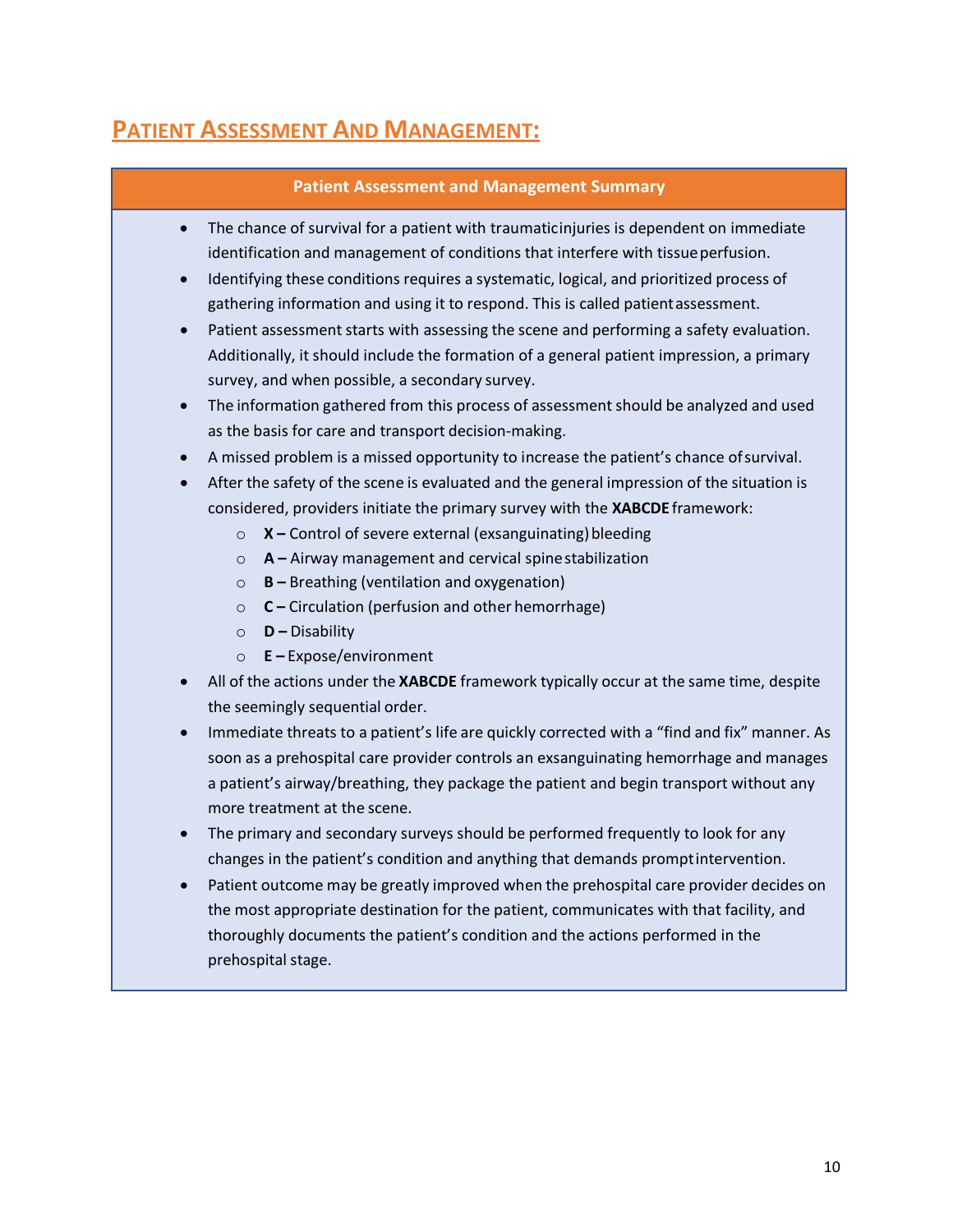### **AIRWAY AND VENTILATION:**

#### **Airway and Ventilation Summary**

- Cerebral oxygenation and oxygen delivery to other parts of the body provided by adequate airway management and ventilation are the most important components of prehospital care.
- The provider needs to be able to integrate ventilation and gas exchange principles with the pathophysiology of trauma in order to properly care for a traumapatient.
- Decreased minute volume can be caused by mechanical obstruction or a decreased level of consciousness, or often both at the same time.
- If there is a noise coming from the upper airway, it usually is indication of partial airway obstruction caused by the tongue, blood, or foreign bodies in the upper airway. It is crucial to listen and search for possible signs of obstruction.
- All trauma patients receive ventilatory support with additional oxygen to ensure that hypoxia is either corrected or avoided.
- Categories for airway adjuncts and procedures include the following:
	- o **Manual methods** are the easiest to perform and don't require any additional equipment. These methods include the trauma chin lit as well as the trauma jaw thrust.
	- o **Simple airway management** involves the use of adjunctive devices that demandonly a single piece of equipment. The technique for insertion requires very little training. They include oropharyngeal and nasopharyngeal airways.
	- o **Complex airways** include airway adjuncts that require a high degree of training initially and continual training to ensure proficiency. They include endotracheal tubes and supraglottic airways.
- The decision to perform endotracheal intubation or use an alternative device should only be made after an assessment of the airway has defined the difficulty of the intubation. It is part of a risk-benefit evaluation that incorporates skill as well as experience of the provider and transport time to the nearest trauma center.
- End-tidal carbon dioxide monitoring is the "gold standard" for confirming ET tube placement. This technique should be used in a prehospital setting whenever it is available.
- Managing the airway is not without risk. When using some skills and modalities, the risk must be weighed against benefit on a patient-by-patient basis.
- Use critical thinking skills to make the best judgment for each patient.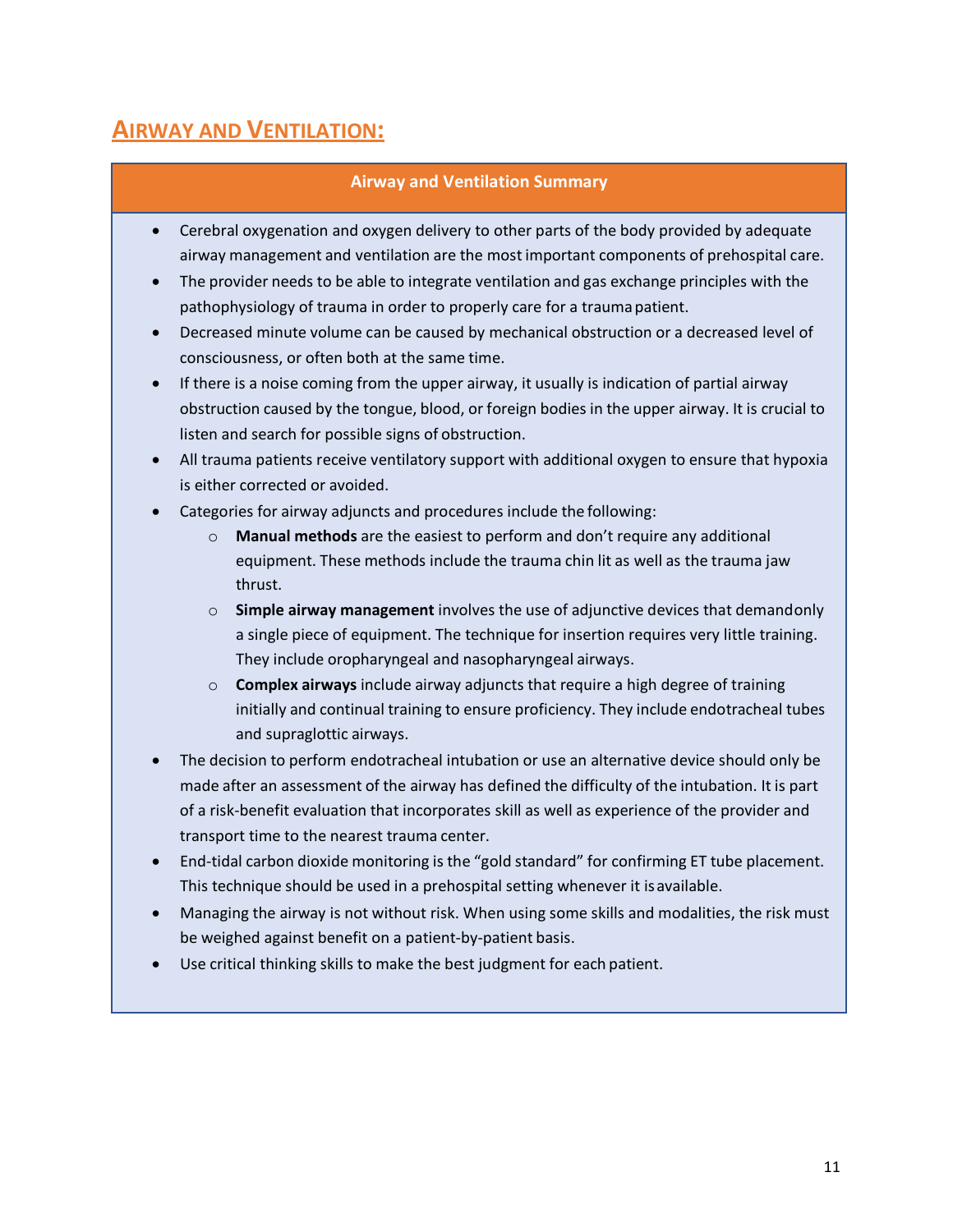### **AIRWAY MANAGEMENT AND VENTILATION SKILLS:**

**Airway and Ventilation Skills**

- Trauma Jaw Thrust
- Alternate Trauma Jaw Thrust
- Trauma Chin Lift
- Oropharyngeal Airway
	- o Tongue Jaw Lift Insertion Method
	- o Tongue Blade Insertion Method
- Nasopharyngeal Airway •
- Bag-Mask Ventilation •
	- o Two-Provider Method
- Supraglottic Airway
	- o King LT Airway
- I-Gel Laryngeal Mask Airway
- Intubating Laryngeal Mask (ILMA) •
- Visualized Orotracheal Intubation •
- Face-to-Face Orotracheal Intubation •
- Surgical Cricothyroidotomy
- Intubation with Airtraq Channeled Video Laryngoscope •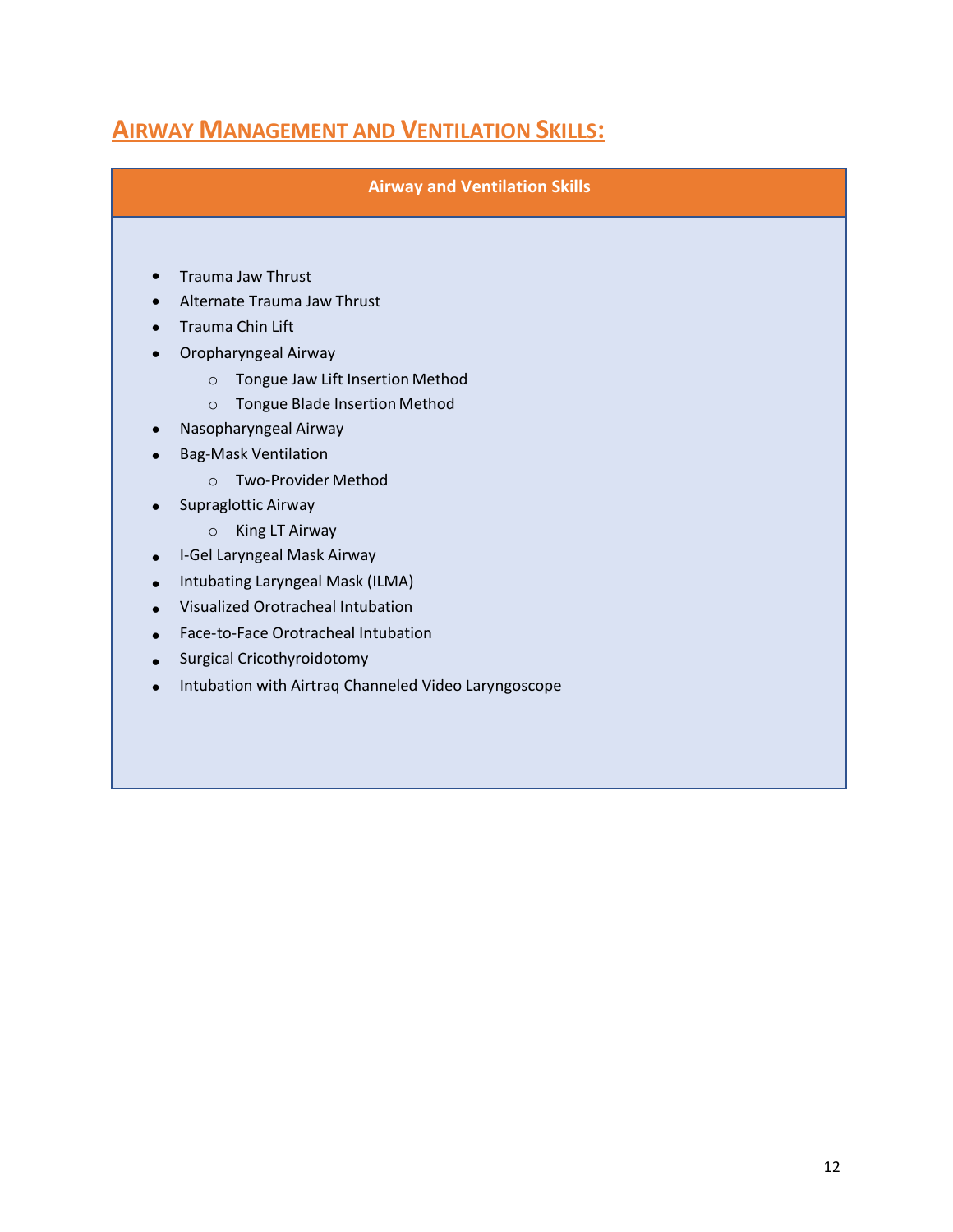# Chapter 2: Specific Injuries

# **HEAD TRAUMA:**

|           | <b>Head Trauma Summary</b>                                                                                                                                                                                                                                                                                                                        |
|-----------|---------------------------------------------------------------------------------------------------------------------------------------------------------------------------------------------------------------------------------------------------------------------------------------------------------------------------------------------------|
| $\bullet$ | To understand the pathophysiology of a traumatic brain injury, knowledge of the<br>anatomy of the head and brain is crucial.                                                                                                                                                                                                                      |
|           | Providers must understand how the brain compensates forreduced cerebral blood<br>flow after trauma occurs.                                                                                                                                                                                                                                        |
| $\bullet$ | Primary brain injury occurs at the time of original insult and is any resulting injurydue<br>to the initial trauma.                                                                                                                                                                                                                               |
|           | Secondary brain injury is any further injury to structures that weren't harmed by the<br>primary brain injury. Recognition of pathophysiologic processes that are associated<br>with secondary injury, including herniation from mass effect, hypoxia, and<br>hypotension as well as rapid transport are key priorities in the prehospital stage. |
| $\bullet$ | Understanding the mechanism of injury allows the anticipation of predictable injury<br>patterns, which is crucial in identifying rapidly escalating conditions that are typically<br>associated with brain injury.                                                                                                                                |
| $\bullet$ | The severity of a traumatic brain injury is not always immediately apparent. Serial<br>neurologic evaluations, including Glasgow Coma Scale (GCS) scores, particularly the<br>motor score and pupillary response, are necessary to recognize changes in patient<br>condition.                                                                     |
| $\bullet$ | Prehospital management involves controlling hemorrhage from other injuries,<br>maintaining a systolic blood pressure of at least 90 mm Hg, and maintaining oxygen<br>saturation of at least 90%.                                                                                                                                                  |
| $\bullet$ | Providers should consider active airway management for all with a severe traumatic<br>brain injury, classified as a GCS score of 8 or lower. If the provider choses intubation,<br>the most skilled prehospital provider available should perform it.                                                                                             |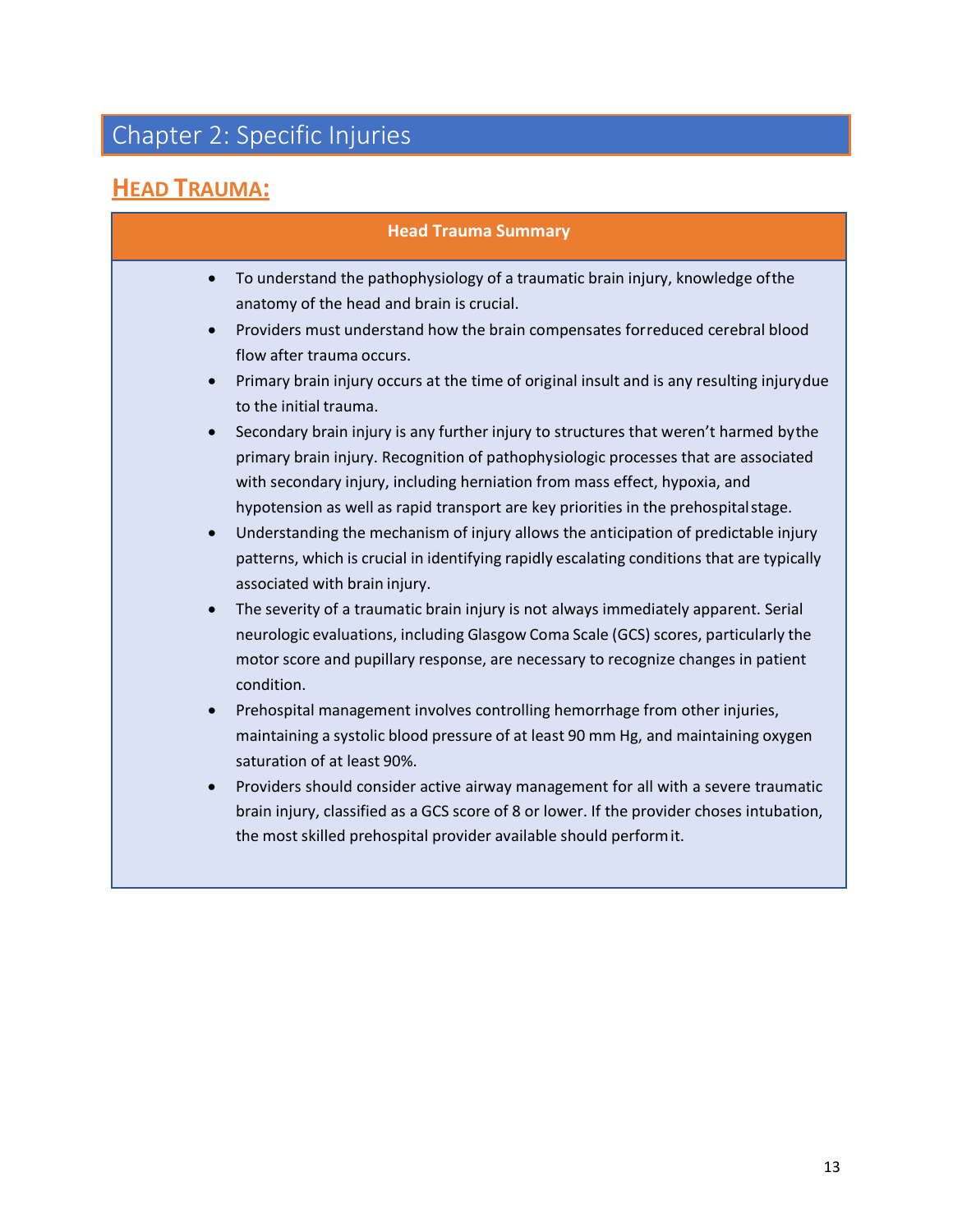### **SPINAL TRAUMA:**

#### **Spinal Trauma Summary**

- The vertebral column is made of 24 separate vertebrae and the sacrum and coccyx all stacked upon each other.
- The main functions of the spinal column are supporting body weight and allowingmovement.
- The spinal cord is enclosed by the vertebral column and can be injured by abnormal movement and positioning. When the support for the vertebral column has been lost due to injury to the vertebrae or to muscles and ligaments that hold the column in place, spinal cord injury may occur.
- After ensuring the scene and all providers are safe, the first priority is to conduct a primary survey. Scene assessment and event history should determine if spinal injury is a possibility.
- Mechanism of injury should never be the only means of determining whether spinal motion restriction is needed or not. This is because it only represents one factor in a complex process. Assessment of the neck and spine for spinal immobilization should also include the assessment of motor and sensory function, existence of pain or tenderness, as well as patient reliability as predictors of spinal column injury (SCI).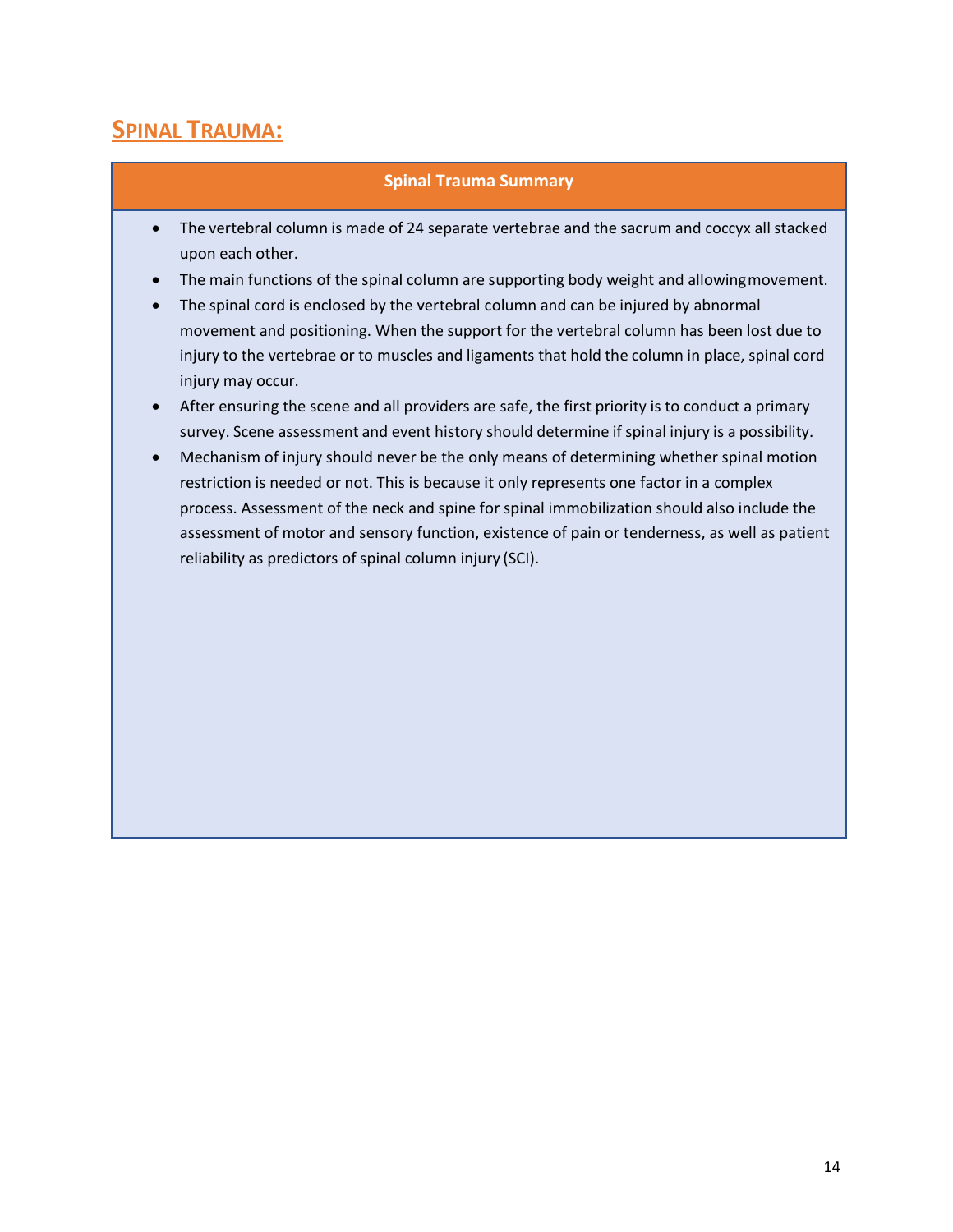### **SPINAL TRAUMA SKILLS:**

#### **Spinal Trauma Skills**

- Cervical Collar Sizing and Application •
- Logroll •
	- o Supine Patient
	- o Prone or Semi-prone Patient
- Sitting Immobilization (Vest-Type Extrication Device)
- Rapid Extrication
	- o Three or More Prehospital Care Providers
	- o Two Prehospital Care Providers
- Child Immobilization Device •
- Helmet Removal
- Vacuum Mattress Application •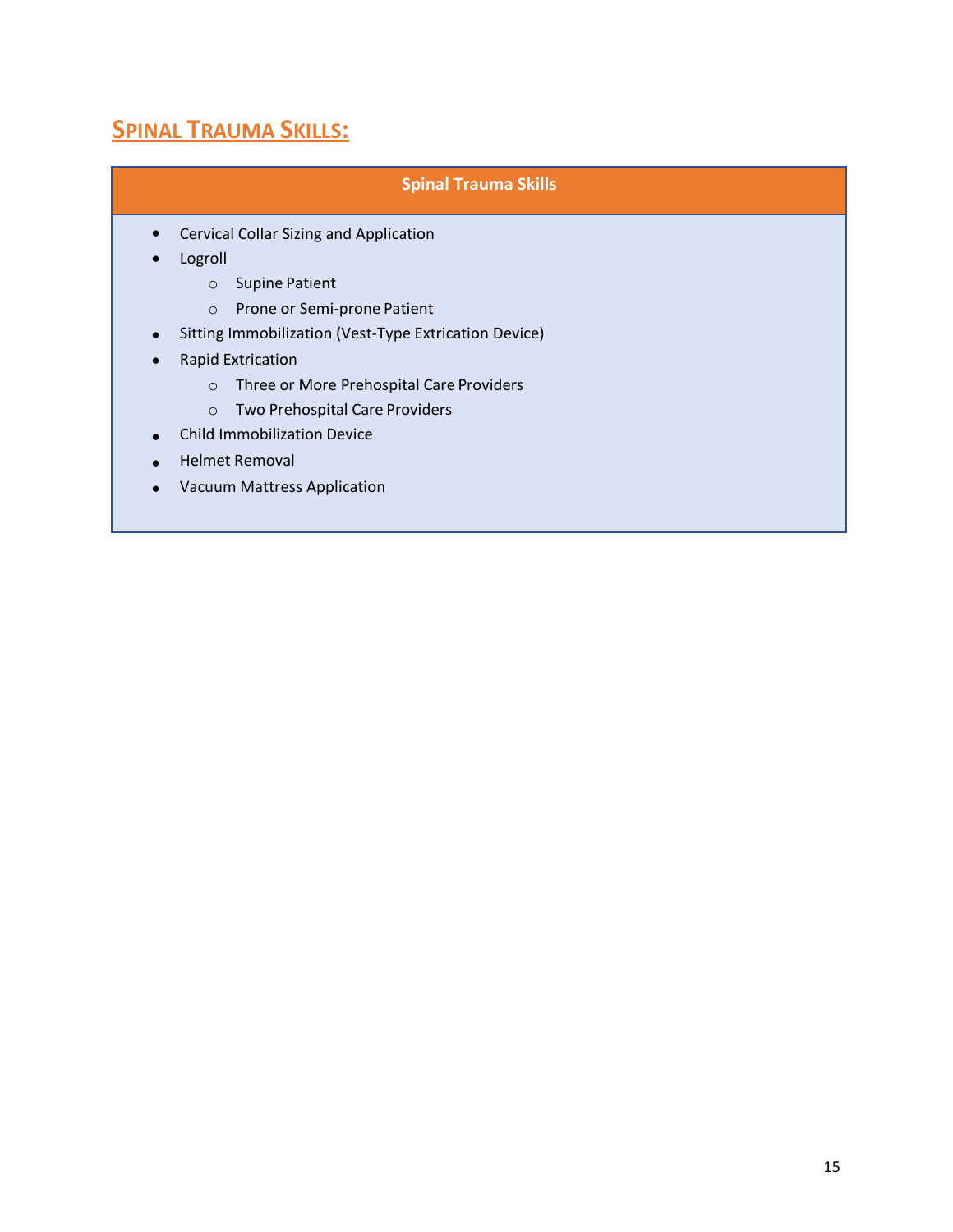### **THORACIC TRAUMA:**

#### **Thoracic Trauma Summary**

- Thoracic injuries are important, as there is potential for compromise of both respiratory and circulatory function. Thoracic injuries are also frequently associated with multisystem trauma.
- When there are penetrating injuries to the chest, prehospital care providers must be ready to manage a hemothorax or pneumothorax. Additionally, they must be prepared to manage a hemopneumothorax.
- When there is blunt force trauma to the chest, prehospital care providers should look for pulmonary contusion, tears of the visceral pleura, broken ribs, shearing or rupture of major chest blood vessels, and any disruption in the chest wall. Conditions include hemothorax, pneumothorax, and catastrophic hemorrhage. Pulse oximetry, side stream or in-line waveform capnography are helpful in assessing ventilatory status and patient response to therapy.
- Patients should be treated aggressively and transported quickly.
- **Simple pneumothorax** is the presence of air within the pleural space.
- **Open pneumothorax** involves a defect in the chest wall and this allows air to enter and exit the pleural space from the outside with ventilatory effort.
- **Tension pneumothorax** occurs when air enters and is trapped in the pleural space with a gradual rise in intrathoracic pressure. Providers should seek signs of tension pneumothorax, as field treatment with needle decompression can help correct this fatal problem.
- Patients with blunt thoracic injury should receive spinal immobilization during transportation.
- Electrocardiographic monitoring may suggest blunt cardiac injury.
- Particular attention should be paid to the administration of supplemental high-concentration and any need for ventilatory support in patients suspected of having chest trauma.
- Intravenous access should be obtained en route to the medical facility and fluid therapy should be given with specific goals in mind.
- Many thoracic injuries can be treated without surgery, the patient muststill be evaluated and managed at the appropriate medical facility.
- Needle decompression is key to decrease intrathoracic pressure from a tension pneumothorax that is affecting the patient's breathing, ventilation, andcirculation.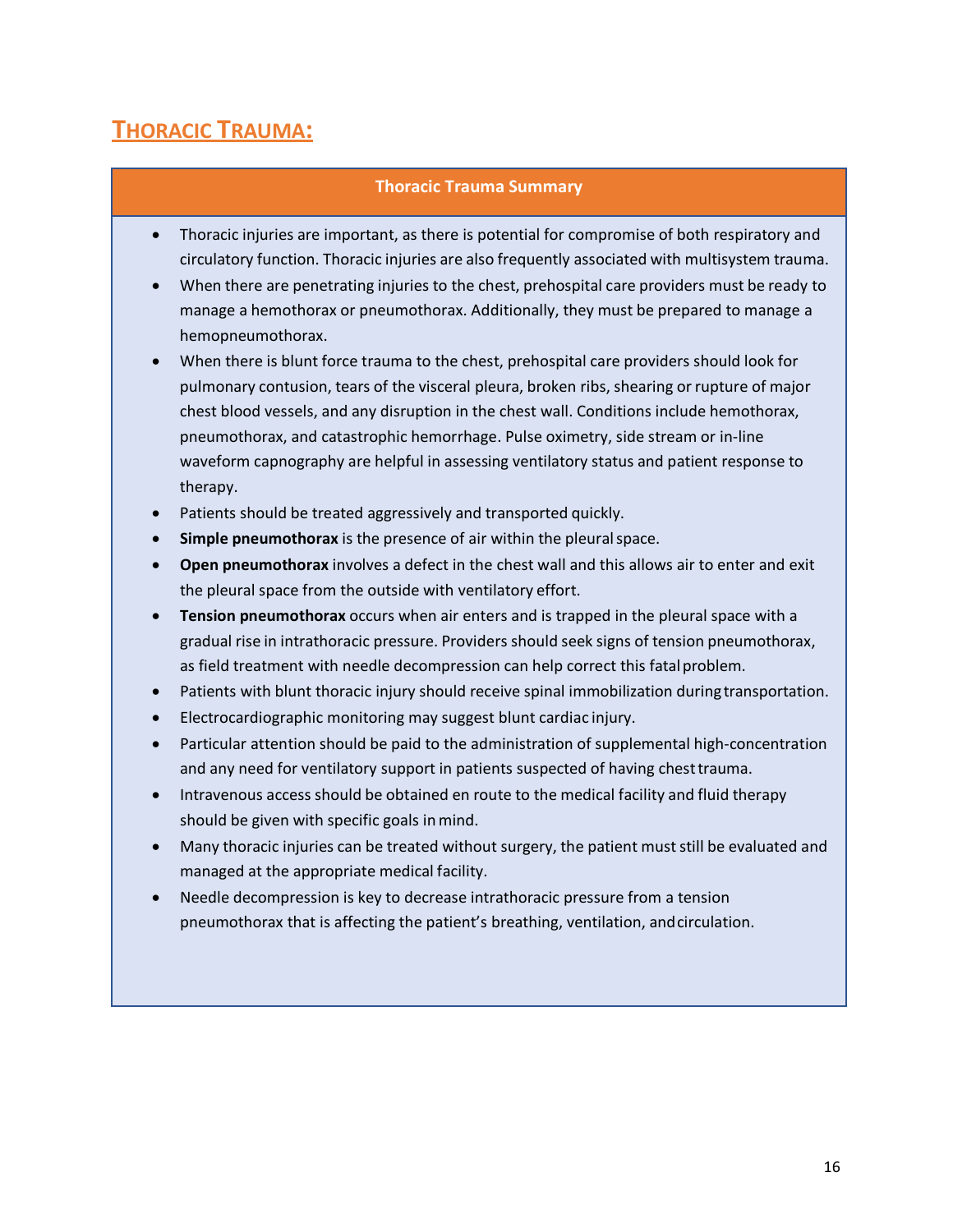### **ABDOMINAL TRAUMA:**

#### **Abdominal Trauma Summary**

- Intra-abdominal injuries can be life threatening because of the possibility of internal hemorrhage and the spillage of gastrointestinal contents into the peritonealcavity.
- In a prehospital setting, it is not possible to determine the extent of internal injuries; thus, mechanism of the injury combined with signs of abdominal trauma should increase provider's index of suspicion.
- Management of a patient with abdominal trauma includes hemorrhage control, oxygenation, and rapid packaging for transport. Spinal immobilization precautions should be taken in blunt trauma patients who have torso injury and the pelvis should be further stabilized with a binder if it is hemodynamically unstable.
- Balanced resuscitation with crystalloid solutions allows perfusion of vital organs. At the same time, it potentially minimizes the risk of aggravating internal hemorrhage.
- Emergent surgical intervention is potentially lifesaving. A patient who has experienced abdominal trauma should be transported to a medical facility that has immediate surgical capabilities.
- The anatomic and physiologic changes that are a result of pregnancy have implications for the pattern of injury, signs and symptoms, andultimately, the management of the trauma patient.
- Management of potential fetal compromised is accomplished througheffective resuscitation of the patient.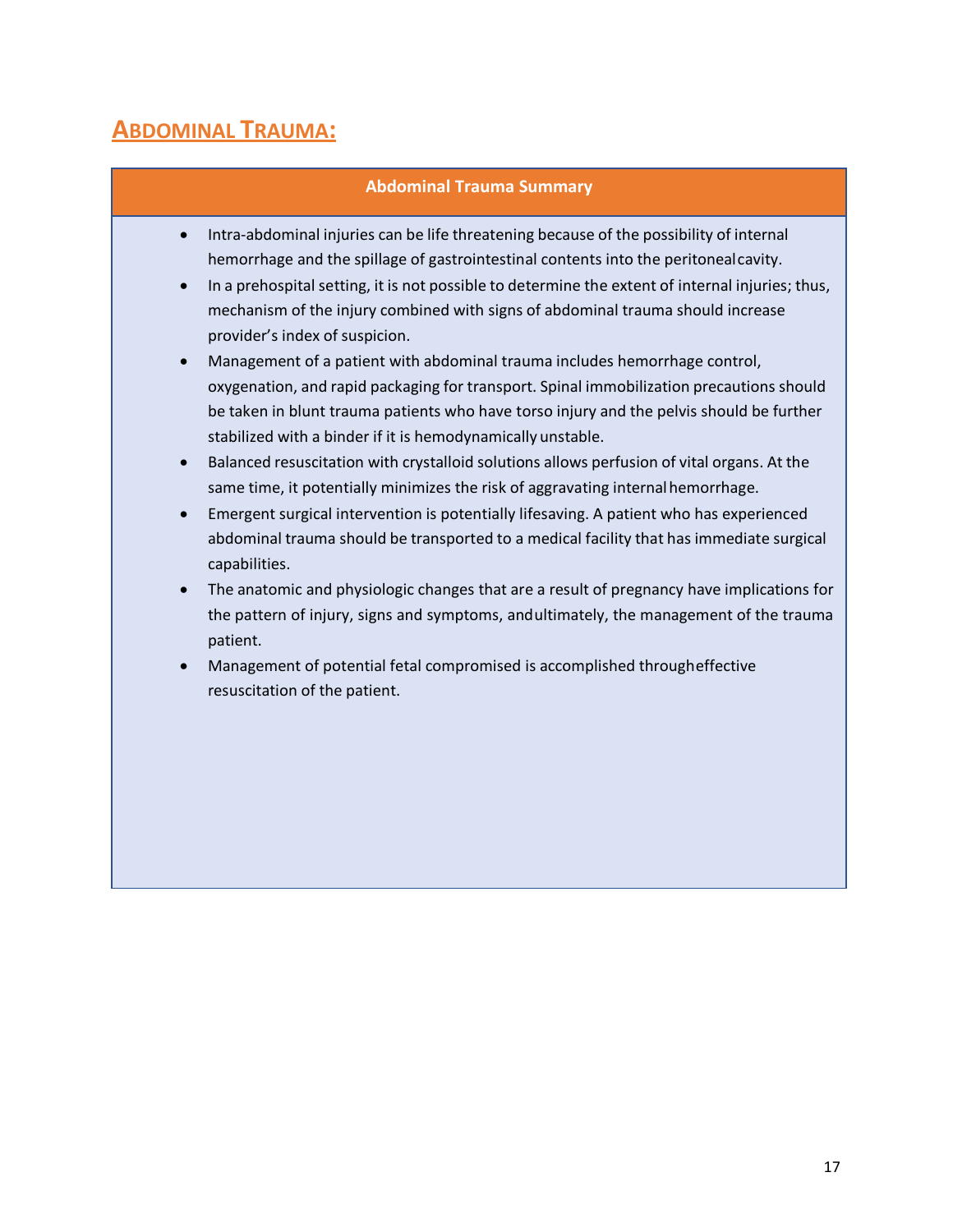### **MUSCULOSKELETAL TRAUMA:**

#### **Musculoskeletal Trauma Summary**

- For patients with multisystem trauma, attention should be given to the primary survey first and the identification and treatment of all life-threatening injuries.
- Providers should be careful not to be distracted from addressing the life-threatening injuries and conditions by the gross appearance of non-critical injuries or by a patient's request for treatment of a certain injury.
- After patient assessment and finding that the patient only has isolated injuries without systematic implication, the noncritical injuries should then be addressed.
- Musculoskeletal injuries should be immobilized for stability and patient comfort/painrelief.
	- o Rapidly finding the mechanism of injury and energy transferred will assist the provider in recognizing the most critical injuries and conditions.
	- o The firstconsideration in managing a fracture is to control the hemorrhage and treat for shock.
	- o Suspected dislocations should be splinted in the position it was foundin.
- Traction Splint for Femur Fractures:
	- o The purpose is to immobilize femur fractures to minimize ongoing internalthigh hemorrhage.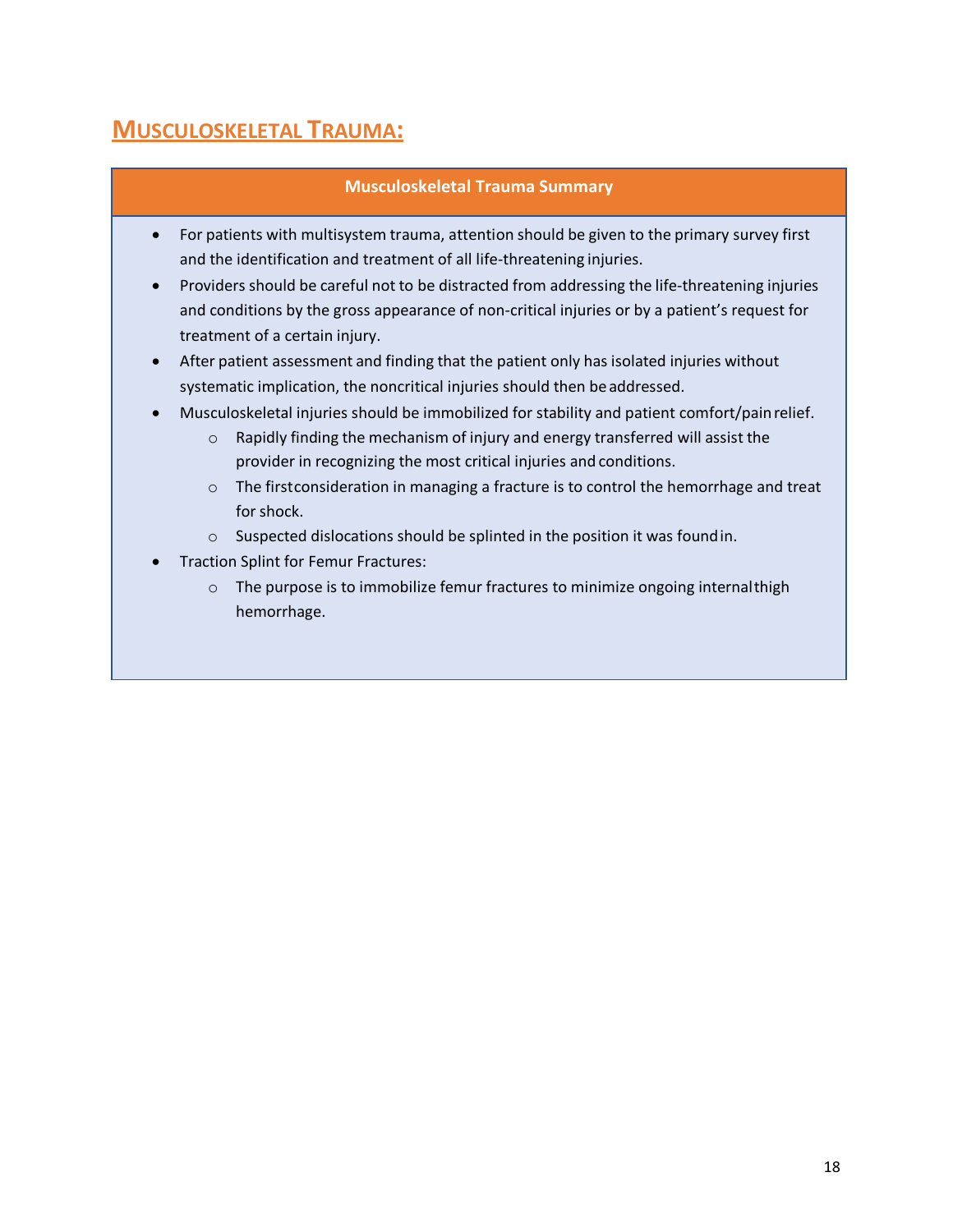### **BURN INJURIES:**

#### **Burn Injuries Summary**

- All burns are serious and should be treated as such, no matter their size.
- Large thermal burns, electrical injuries and chemical burns are all potentially life-threatening.
- The body has little to no adaptive mechanisms to survive a burn injury.
- Burn injuries are not only isolated to the skin. Major burns can result in dysfunction of the cardiovascular, pulmonary, gastrointestinal, renal, and immune systems.
- Without appropriate fluid resuscitation, refractory shock, multiorgan dysfunction, and deepening of the burns can all occur. Therefore, it is crucial that prehospital care providers treat burns properly and optimize the chance of survival from aburn.
- Burns are rarely rapidly fatal. A patient who has inhaled a large quantity of smoke and has large thermal burns could take a few days to die. Patients with burns are also likely to have experienced some other type of trauma.
- Dramatic burns may distract providers away from other potentially life-threatening injuries. Performing primary and secondary surveys will reduce the chance of missing theseinjuries.
- Small burns in areas like the hands and face can result in long-term impairmentdue to heavy scar formation.
- Being familiar with burn center transport criteria will ensure that patients can achieve maximum functional recovery after a burn injury.
- The main cause of death in burn victims is complications from smoke inhalation. These include asphyxiation, thermal injury, and delayed toxic-induced lung injury. Respiratory failure symptoms can take 48 hours or longer to develop and appear. Even if the patient has no burns, they should be taken to a burn center if they have inhaledsmoke.
- Victims of burn injury due to hazardous materials like chemicals or radioactive agents should be decontaminated to avoid the spread of these agents to prehospital and healthcare providers.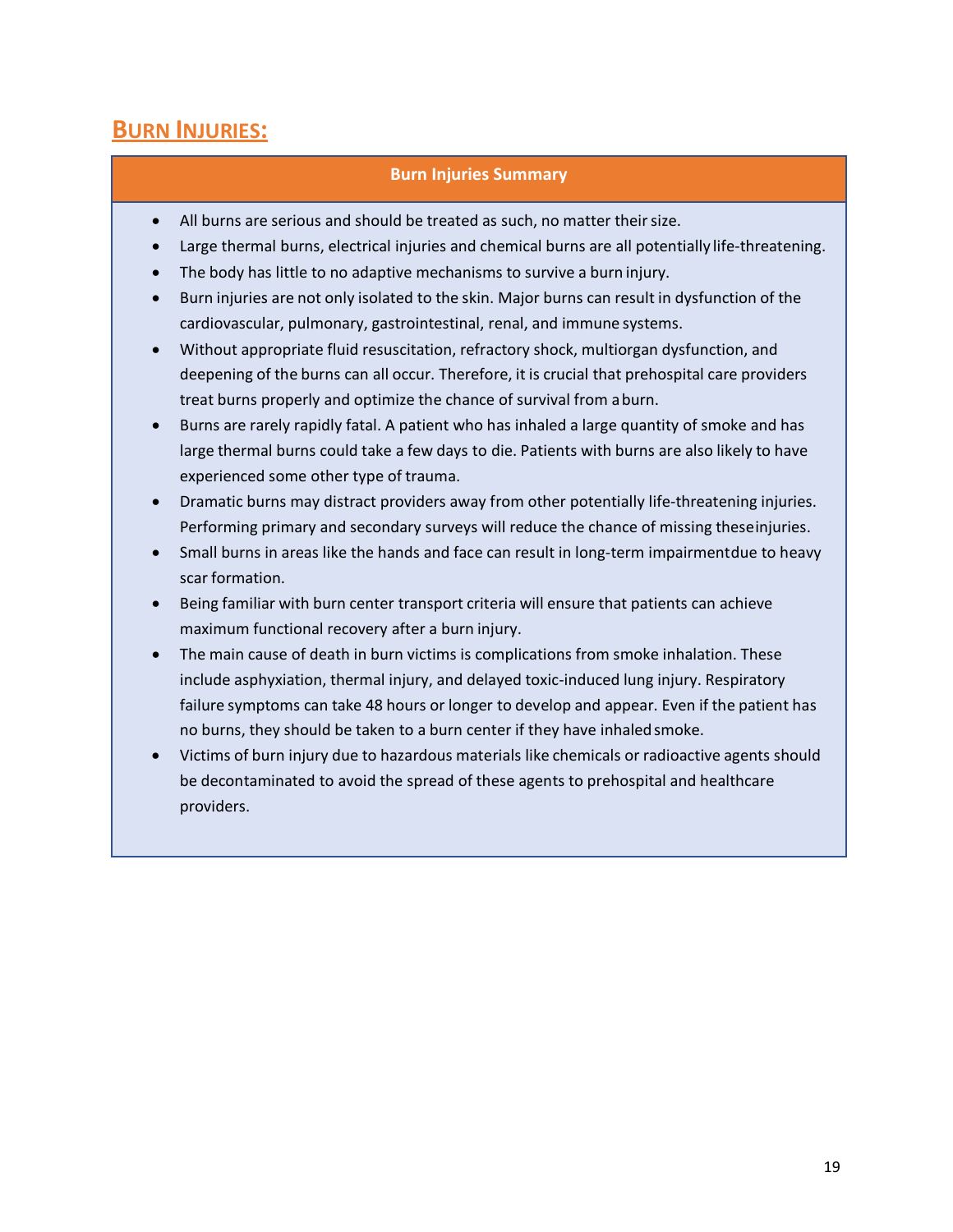### **PEDIATRIC TRAUMA:**

#### **Pediatric Trauma Summary**

- Primary survey and management of a pediatric patient in a prehospital setting requires the use of standard trauma life support principles. These principles should be modified to account for the unique characteristics that pediatric patients possess.
- Traumatic brain injury is the top cause of death from trauma. It is also the most common injury for which pediatric patients require airwaymanagement.
- Children present unique anatomic and developmental considerations and they mayrequire psychological support in the prehospital stage.
- The pediatric assessment triangle (PAT) helps providers create a general impression sick or not sick. Appearance, work of breathing, and circulation to the skin are the three general components of the pediatric assessment triangle.
- Children can compensate for volume loss for a longer duration than adults, but when they decompensate, they deteriorate suddenly and severely.
- Significant underlying organ and vascular injury may occur with no signs of externalinjury.
- Pediatric patients are unstable and should be transported immediately to theappropriate facility if they exhibit any of the following conditions:
	- o Respiratory compromise
	- o Signs of shock or circulatory instability
	- o Any alteration to mental status
	- o Significant blunt trauma to the head, thorax, or abdomen
	- o Any evidence of multiple fractures of significant fractures (ribs orpelvis)
	- o Any concern for nonaccidental trauma
- Always consider that abuse or nonaccidental trauma may be a factor when the history of the injury does not match the presentation of the patient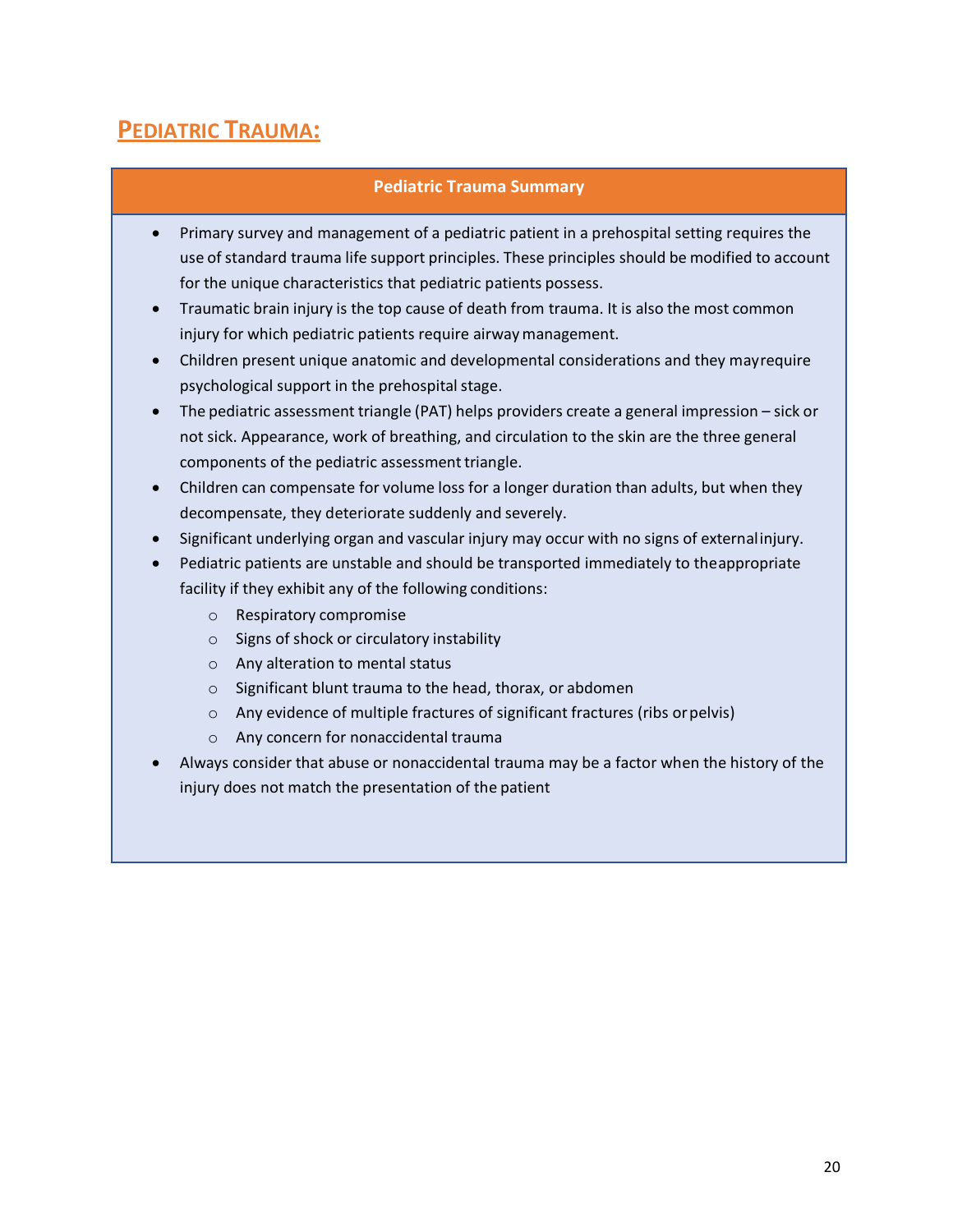### **GERIATRIC TRAUMA:**

#### **Geriatric Trauma Summary**

- General guidelines for treating geriatric patients are roughly the same, there are several specific approaches that are unique to care of an injured geriatric patient. •
- There are anatomic and physiologic changes that are associated with aging, chronic disease, and medications that can make certain types of trauma more likely. They can also complicate traumatic injuries, and cause a decreased ability to compensate for shock. Older patients have less physiologic reserve and do not tolerate physical insult well.
- Knowing an older patient's medical history and their medications is crucial to providing them proper care. •
- There are many factors in geriatric trauma patients that can mask early signs of deterioration. Therefore, there is an increased possibility of sudden and rapid decompensation without an apparent warning.
- More serious injury may have occurred than what is indicated by initial presentation. •
- Prehospital care providers must be able to recognize and report any signs of elder abuse. •
- A lower threshold for direct triage of geriatric trauma patients to trauma centers is crucial. •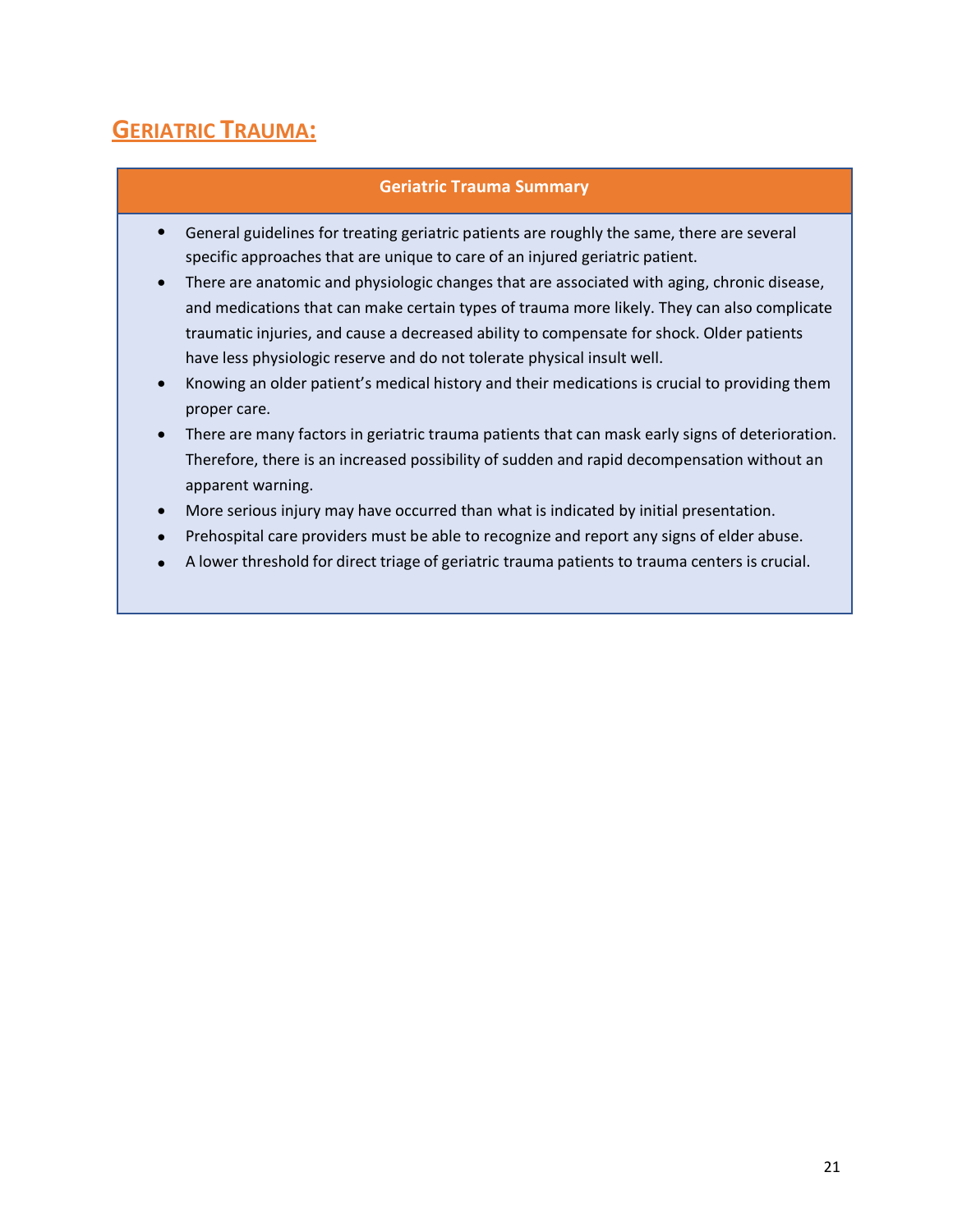### Chapter 3: Prevention

### **INJURY PREVENTION:**

#### **Injury Prevention Summary**

- The best method to combat injury is to prevent it from occurring in the first place.
- There are five forms of energy in physical form: mechanical, chemical, thermal. Radiation, and electrical.
	- o As long as a person's ability to perform a task exceeds the demands of the task itself, energy is released in a controlled and usable manner.
	- o When demands exceed the person's ability, injury occurs.
- Injury and illness both require the presence of the three agents of the epidemiological triad: host, agent, and environment.
- The Haddon Matrix assists predicting injury risk by examining the triad during the pre-event, event, and post-event phases.
- Injury can be split into two categories: intentional orunintentional.
- Causes of injury-related death vary regionally.
- Injury is the leading killer of Americans between 1 and 44 years of age.
- Intimate partner violence is defined as physical or sexual violence, psychological aggressions, or stalking by a current or former intimate partner. Providers should report any suspicion of intimate partner violence to the authorities.
- Injury prevention programs aim to change knowledge, attitude, and behaviorof certain identified segments of society.
- Prevention strategies can be either active (requiring cooperation of the protected person) or passive (not demanding a conscious effort).
- Education, enforcement, and engineering are the Three Es of injury prevention.
- Public health approaches create a community coalition to stop community-based diseases through a four-step process.
	- o Surveillance
	- o Risk Factor Identification
	- o Intervention Evaluation
	- o Implementation
- Providers can be active in the development of these programs and they shouldtake advantage of "teachable moments" to educate the community
- Self-injury prevention is an incredibly valuable service that a prehospital care provider is capable of providing.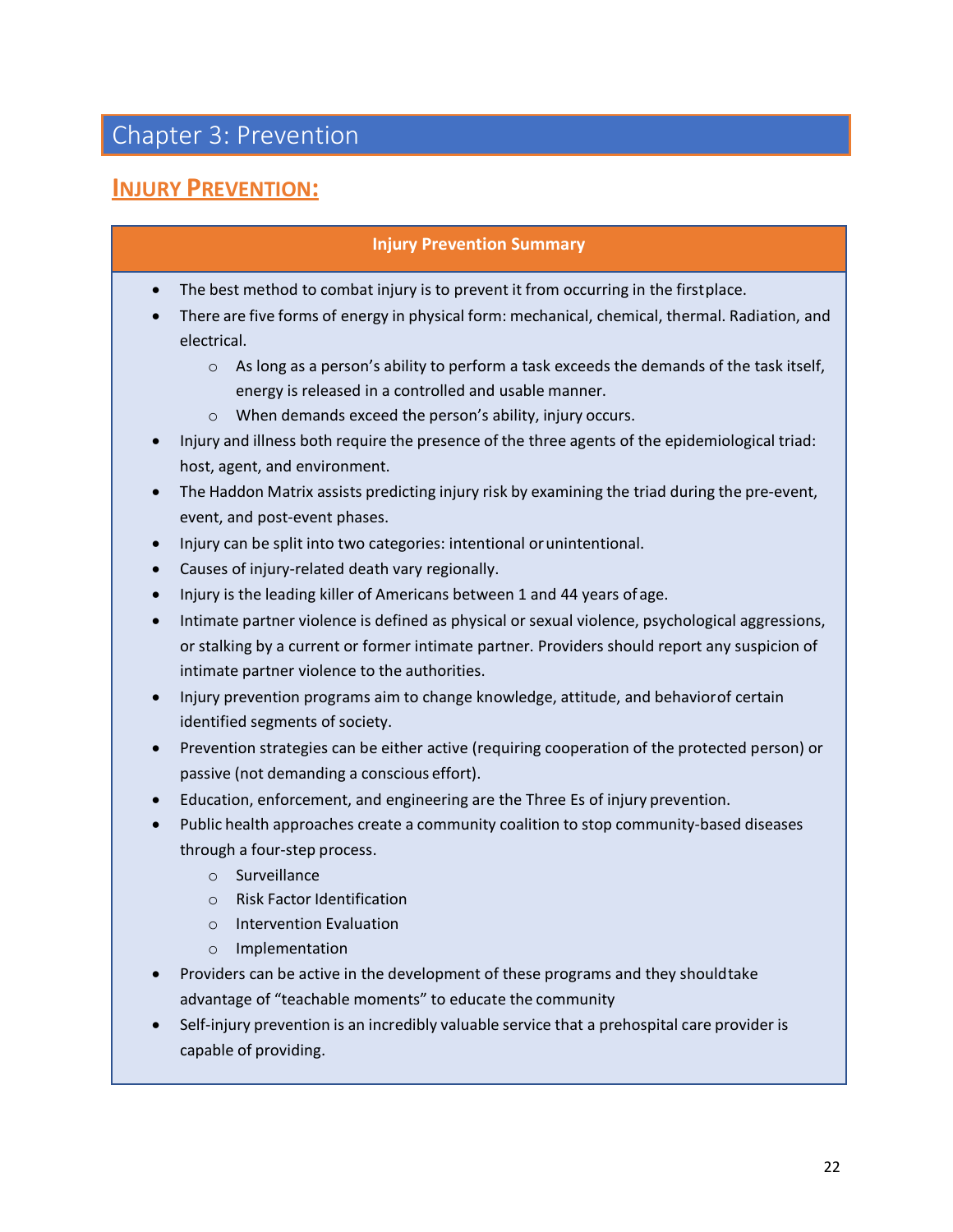### Chapter 4: Mass Casualties & Terrorism

### **DISASTER MANAGEMENT:**

#### **Disaster Management Summary**

- Disasters can result from natural climatic or geologic events. They can also be a result of both unintentional and intentional efforts by humans.
- Although disasters tend to be unpredictable, sufficient preparation can make these difficult situations manageable.
- The incident command system (ICS) allows different agencies in many jurisdictions to work together to effectively manage disaster response.
- Prehospital care providers must understand the conceptof triage to ensure that they can help the greatest number of people with the available resources.
- Transport must take into consideration the capacity of nearby hospital and whether certain patients would benefit from additional transportation to a dedicated trauma center.
- Common pitfalls have been found that hinder proper event management:
	- o Inadequate preparedness
	- o Communication failures
	- o Inadequate scene safety measures
	- o Self-dispatched assistance
	- $\circ$  Supply and equipment shortage
	- o Poor media relations
- Disaster response can take a heavy psychological toll on both victims and emergency responders. Agencies should consider voluntary debriefing with affected personnel to help providers keep good mental health.
- Understanding the disaster cycle is crucial to preparation and prevention efforts. There are typically five phases of disaster response:
	- o Quiescent/Inter-disaster period
	- o Prodrome (warning) phase
	- o Impact phase
	- o Rescue/Emergency/Relief phase
	- o Recovery/Reconstruction phase
- The best outcome in response to MCIs is a result of a well-devised plan that has been tested and practiced.